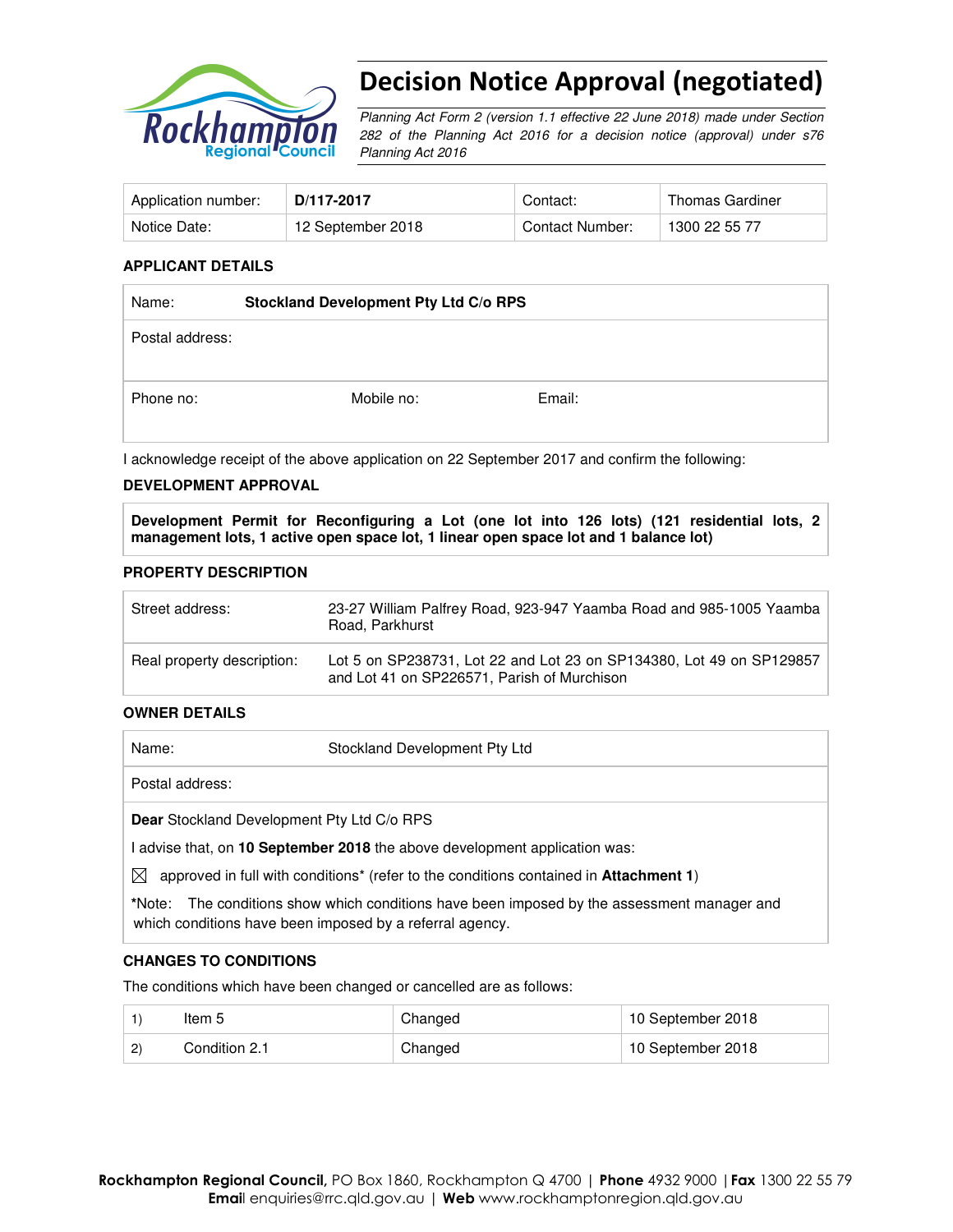## **1. DETAILS OF THE APPROVAL**

The following approvals are given:

|                                                                                                                                                                                                        | <b>Development</b><br><b>Permit</b> | <b>Preliminary</b><br>Approval |
|--------------------------------------------------------------------------------------------------------------------------------------------------------------------------------------------------------|-------------------------------------|--------------------------------|
| Development assessable under the planning scheme, superseded<br>planning scheme, a temporary local planning instrument, a master<br>plan or a preliminary approval which includes a variation approval | $\boxtimes$                         |                                |
| - Reconfiguring a lot                                                                                                                                                                                  |                                     |                                |

## **2. CONDITIONS**

This approval is subject to the conditions in Attachment 1.

## **3. FURTHER DEVELOPMENT PERMITS REQUIRED**

Please be advised that the following development permits are required to be obtained before the development can be carried out:

| Type of development permit required | Subject of the required development permit |
|-------------------------------------|--------------------------------------------|
| <b>Operational Works</b>            | Road Works                                 |
|                                     | <b>Access Works</b>                        |
|                                     | Sewerage Works                             |
|                                     | <b>Water Works</b>                         |
|                                     | <b>Stormwater Works</b>                    |
|                                     | Inter-allotment Drainage Works             |
|                                     | <b>Site Works</b>                          |

## **4. REFERRAL AGENCIES**

The following Referral Agencies were activated by this application.

| For an application involving                                                                                                                                                | Name of<br>agency                               | <b>Status</b> | <b>Address</b>                                                              |
|-----------------------------------------------------------------------------------------------------------------------------------------------------------------------------|-------------------------------------------------|---------------|-----------------------------------------------------------------------------|
| <b>STATE TRANSPORT INFRASTRUCTURE (Generally)</b>                                                                                                                           |                                                 |               |                                                                             |
| Schedule 10, Part 9, Division 4, Subdivision 1, Table 1 - Aspect of development stated in schedule 20                                                                       |                                                 |               |                                                                             |
| Development application for an aspect of<br>development stated in schedule 20 that is<br>assessable development under a local<br>categorising instrument or section 21, if- | Department<br>of Transport<br>and Main<br>Roads | Concurrence   | Department of State<br>Development,<br>Manufacturing,<br>Infrastructure and |
| (a) the development is for a purpose stated<br>in schedule 20, column 1 for the aspect; and                                                                                 |                                                 |               | Planning<br>(Previously known as the                                        |
| (b) the development meets or exceeds the<br>threshold-                                                                                                                      |                                                 |               | Department of Infrastructure,<br>Local Government and<br>Planning)          |
| (i) for development in local government area<br>1-stated in schedule 20, column 2 for the<br>purpose; or                                                                    |                                                 |               | Online:                                                                     |
| (ii) for development in local government area<br>2-stated in schedule 20, column 3 for the<br>purpose; and                                                                  |                                                 |               | www.dsdmip.qld.gov.au<br>Postal:                                            |
| (c) for development in local government<br>area 1-the development is not for an<br>accommodation activity or an office at<br>premises wholly or partly in the excluded      |                                                 |               | <b>PO Box 113</b><br>Rockhampton Qld 4700                                   |
| area                                                                                                                                                                        |                                                 |               |                                                                             |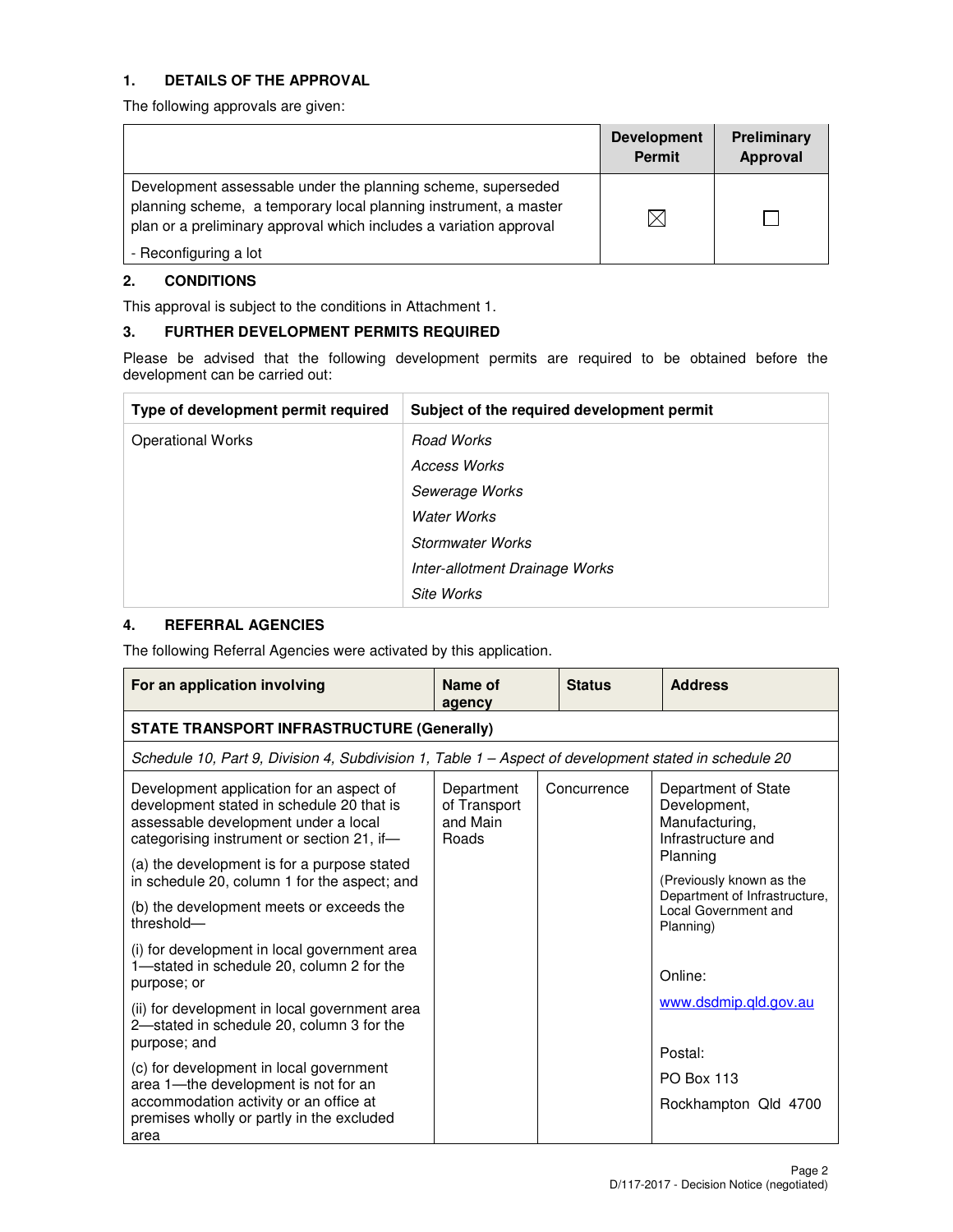| However, if the development is for a<br>combination of purposes stated in the same<br>item of schedule 20, the threshold is for the<br>combination of purposes and not for each<br>individual purpose. |                                                     |             |                                                                             |
|--------------------------------------------------------------------------------------------------------------------------------------------------------------------------------------------------------|-----------------------------------------------------|-------------|-----------------------------------------------------------------------------|
| STATE TRANSPORT INFRASTRUCTURE (State transport corridors and future State transport<br>corridors)                                                                                                     |                                                     |             |                                                                             |
| Schedule 10, Part 9, Division 4, Subdivision 2, Table 1 - Reconfiguring a lot near a State transport corridor                                                                                          |                                                     |             |                                                                             |
| Development application for reconfiguring a<br>lot that is assessable development under<br>section 21, if-                                                                                             | Department of<br>Transport and<br>Main Roads        | Concurrence | Department of State<br>Development,<br>Manufacturing,<br>Infrastructure and |
| (a) all or part of the premises are within 25m<br>of a State transport corridor; and                                                                                                                   |                                                     |             | Planning                                                                    |
| (b) 1 or more of the following apply-                                                                                                                                                                  |                                                     |             | (Previously known as the<br>Department of                                   |
| (i) the total number of lots is increased;                                                                                                                                                             |                                                     |             | Infrastructure, Local<br>Government and Planning)                           |
| (ii) the total number of lots adjacent to the<br>State transport corridor is increased;                                                                                                                |                                                     |             |                                                                             |
| (iii) there is a new or changed access                                                                                                                                                                 |                                                     |             | Online:                                                                     |
| between the premises and the State<br>transport corridor;                                                                                                                                              |                                                     |             | www.dsdmip.qld.gov.au                                                       |
| (iv) an easement is created adjacent to a<br>railway as defined under the Transport                                                                                                                    |                                                     |             | Postal:                                                                     |
| Infrastructure Act, schedule 6; and                                                                                                                                                                    |                                                     |             | <b>PO Box 113</b>                                                           |
| (c) the reconfiguration does not relate to<br>government supported transport<br>infrastructure                                                                                                         |                                                     |             | Rockhampton Qld<br>4700                                                     |
| Schedule 10, Part 9, Division 4, Subdivision 2, Table 3 - Reconfiguring a lot near a State-controlled road<br>intersection                                                                             |                                                     |             |                                                                             |
| Development application for reconfiguring a<br>lot that is assessable development under<br>section 21, if-                                                                                             | Department of<br>Transport and<br><b>Main Roads</b> | Concurrence | Department of State<br>Development,<br>Manufacturing,                       |
| (a) all or part of the premises are-                                                                                                                                                                   |                                                     |             | Infrastructure and<br>Planning                                              |
| (i) adjacent to a road (the relevant road) that<br>intersects with a State-controlled road; and                                                                                                        |                                                     |             | (Previously known as the<br>Department of                                   |
| (ii) within 100m of the intersection; and                                                                                                                                                              |                                                     |             | Infrastructure, Local<br>Government and Planning)                           |
| (b) 1 or more of the following apply-                                                                                                                                                                  |                                                     |             |                                                                             |
| (i) the total number of lots is increased;                                                                                                                                                             |                                                     |             | Online:                                                                     |
| (ii) the total number of lots adjacent to the<br>relevant road is increased;                                                                                                                           |                                                     |             | www.dsdmip.qld.gov.au                                                       |
| (iii) there is a new or changed access<br>between the premises and the relevant road;<br>and                                                                                                           |                                                     |             | Postal:<br><b>PO Box 113</b>                                                |
| (c) the reconfiguration does not relate to<br>government supported transport<br>infrastructure                                                                                                         |                                                     |             | Rockhampton Qld<br>4700                                                     |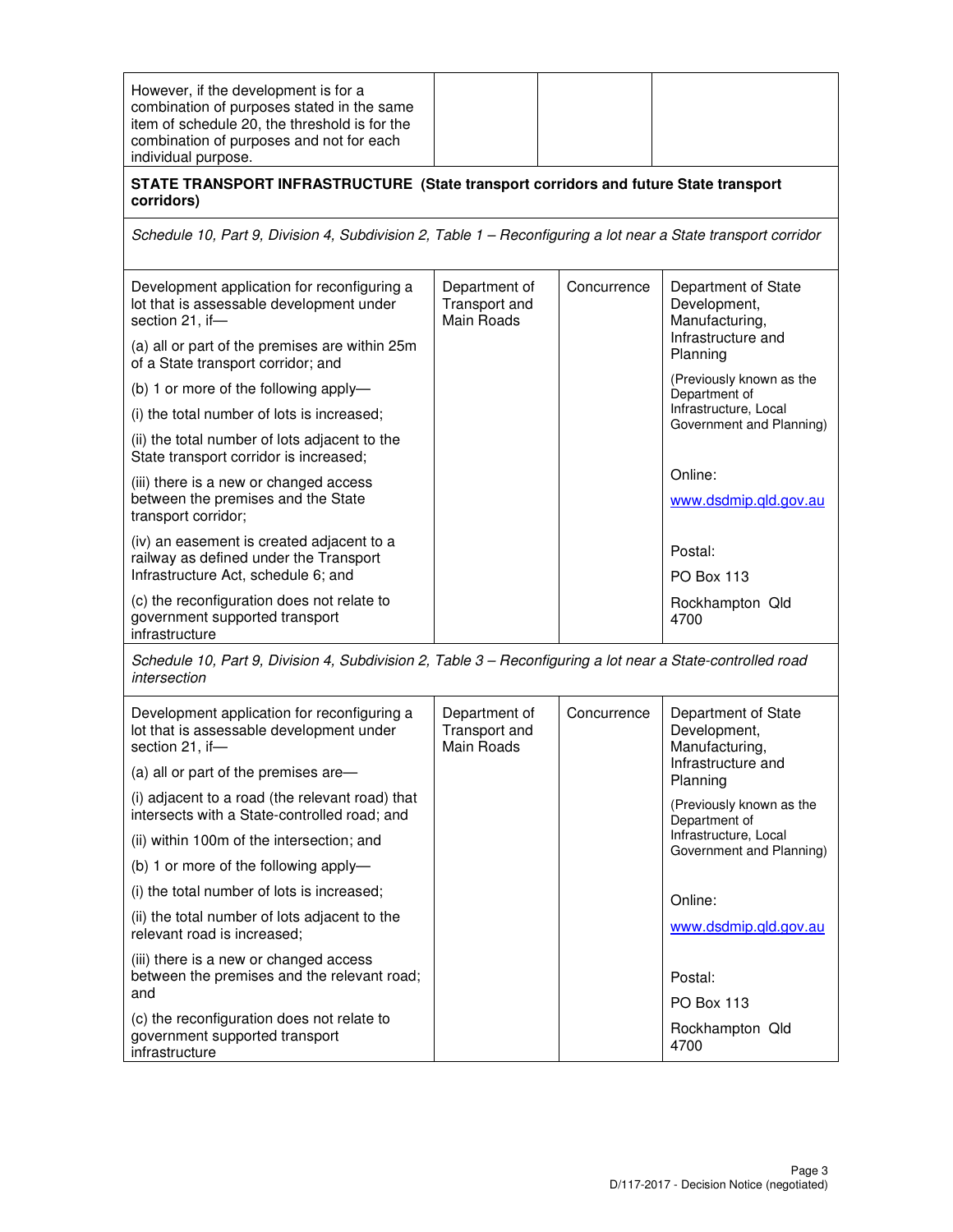## **ELECTRICITY INFRASTRUCTURE**

Schedule 10, Part 9, Division 1, Division 2, Table 1 - Reconfiguring a lot subject to an easement or near a substation site

| Development application for reconfiguring a<br>lot that is assessable under section 21, if-                | The Chief<br>Executive of the                     | Advice<br>Agency | <b>Principal Town Planner</b><br>Ergon Energy |
|------------------------------------------------------------------------------------------------------------|---------------------------------------------------|------------------|-----------------------------------------------|
| (a) all or part of the lot is subject to an                                                                | distribution<br>entity or                         |                  | <b>PO Box 264</b>                             |
| easement-                                                                                                  | transmission                                      |                  | Fortitude Valley QLD                          |
| (i) for the benefit of a distribution entity, or<br>transmission entity, under the Electricity<br>Act: and | entity (eg,<br>Energex, Ergon,<br>Powerlink, etc) |                  | 4006                                          |
| (ii) for a transmission grid or supply network;<br>or                                                      |                                                   |                  |                                               |
| (b) part of the lot is within 100m of a<br>substation site.                                                |                                                   |                  |                                               |

#### **5. THE APPROVED PLANS**

**The approved development must be completed and maintained generally in accordance with the approved drawings and documents:** 

| Plan/Document Name                                  | Plan/Document Reference        | Dated             |
|-----------------------------------------------------|--------------------------------|-------------------|
| Proposed Subdivision Stages 1-3 Allotment<br>Layout | 109116-90, Revision K          | 21 May 2018       |
| <b>Residential Setbacks Plan</b>                    | 109116-112                     | 11 September 2017 |
| Indicative Staging Plan                             | 109116-113a                    | February 2018     |
| <b>Balance Lot Plan</b>                             | 109116-86, Revision K          | 21 May 2018       |
| Urban Arterial                                      | 109116-84e Road Cross-Sections | 23 April 2018     |
| Driveway                                            | 109116-84e Road Cross-Sections | 15 January 2018   |
| <b>Access Place</b>                                 | 109116-84e Road Cross-Sections | 15 January 2018   |
| <b>Access Street</b>                                | 109116-84e Road Cross-Sections | 15 January 2018   |
| Minor Collector (Type 1)                            | 109116-84e Road Cross-Sections | 15 January 2018   |
| Minor Collector (Type 2 Main Street)                | 109116-84e Road Cross-Sections | 15 January 2018   |
| Minor Collector (Type 3 Park)                       | 109116-84e Road Cross-Sections | 15 January 2018   |
| Linear Open Space Cross-Section                     | 109116-83m                     | 19 February 2018  |
| Water & Wastewater Network Investigation            | 17-002720-WER01, Revision D    | 11 April 2018     |
| Ellida Stormwater Quality Management Plan           | Final 04                       | 25 October 2013   |
| QR Linear Open Space Cross-Section                  | 109116-114                     | 5 January 2018    |
| Landscape Master Plan Report                        | 109116-4 DA LMP [B]            | 20 February 2018  |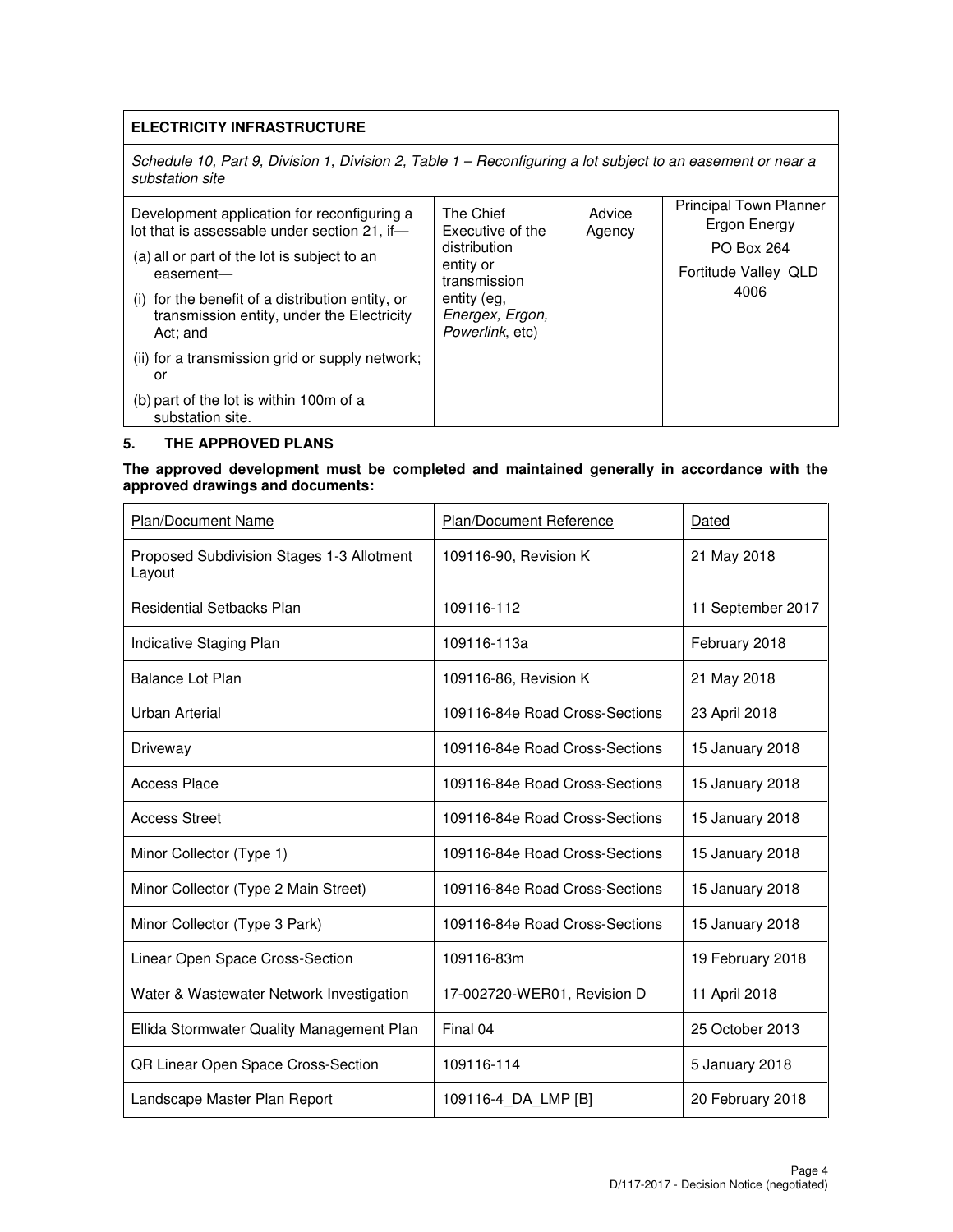| <b>Plan/Document Name</b>                                                                     | <b>Plan/Document Reference</b> | Dated             |
|-----------------------------------------------------------------------------------------------|--------------------------------|-------------------|
| Noise Amenity Assessment – Stages 1 to $3 - 11-007$ , Version 2<br>'Ellida' - Parkhurst North |                                | 31 October 2013   |
| <b>Revised Noise Amenity Assessment</b>                                                       | L04618/BH/11-007               | 27 February 2018  |
| Rehabilitation Management Plan                                                                | PR109116-3, Version 4          | 22 September 2017 |

## **6. CURRENCY PERIOD FOR THE APPROVAL (s.85 of the Planning Act)**

The standard relevant periods stated in section 85 of Planning Act 20016 apply to each aspect of development in this approval, if not stated in the conditions of approval attached.

## **7. STATEMENT OF REASONS**

| <b>Description of the</b><br>development | The proposed development is for a Reconfiguring a Lot - (one lot into 124 lots,<br>two management lots, park and balance lot) - Ellida Estate                                                                                                                                                                                                                   |  |  |  |
|------------------------------------------|-----------------------------------------------------------------------------------------------------------------------------------------------------------------------------------------------------------------------------------------------------------------------------------------------------------------------------------------------------------------|--|--|--|
| <b>Reasons for Decision</b>              | The proposal is consistent with the intent of the zone as it will provide a<br>1)<br>location for a future range and mix of dwelling types at low-medium<br>densities.                                                                                                                                                                                          |  |  |  |
|                                          | 2)<br>As a greenfield site, the proposal will be developed in a manner that makes<br>efficient use of the land as intended within the zone and Strategic<br>Framework designation as a New Urban Area which seeks to encourage<br>the development of a diversity of residential types.                                                                          |  |  |  |
|                                          | The proposed settlement pattern is expected to meet the region's changing<br>3)<br>demographic needs by creating opportunities for affordable living close to<br>services and facilities, stimulate centres and community focal points, and<br>assist in making the most efficient use of infrastructure.                                                       |  |  |  |
|                                          | 4)<br>The proposed use does not compromise the strategic framework in the<br>Rockhampton Region Planning Scheme 2015.                                                                                                                                                                                                                                           |  |  |  |
|                                          | Assessment of the development against the relevant zone purpose,<br>5)<br>planning scheme codes and planning scheme policies demonstrates that<br>the proposed development will not cause significant adverse impacts on<br>the surrounding natural environment, built environment and infrastructure,<br>community facilities, or local character and amenity. |  |  |  |
|                                          | The proposed development does not compromise the relevant State<br>6)<br>Planning Policy.                                                                                                                                                                                                                                                                       |  |  |  |
| <b>Assessment</b><br><b>Benchmarks</b>   | The proposed development was assessed against the following assessment<br>benchmarks:                                                                                                                                                                                                                                                                           |  |  |  |
|                                          | Low-medium density residential zone code;<br>$\bullet$                                                                                                                                                                                                                                                                                                          |  |  |  |
|                                          | Access, parking and transport code;<br>٠                                                                                                                                                                                                                                                                                                                        |  |  |  |
|                                          | Bushfire hazard overlay code;<br>٠                                                                                                                                                                                                                                                                                                                              |  |  |  |
|                                          | Filling and excavation code;<br>$\bullet$                                                                                                                                                                                                                                                                                                                       |  |  |  |
|                                          | Landscape code;<br>$\bullet$                                                                                                                                                                                                                                                                                                                                    |  |  |  |
|                                          | Reconfiguring a lot code;<br>$\bullet$                                                                                                                                                                                                                                                                                                                          |  |  |  |
|                                          | Steep land overlay code;<br>٠                                                                                                                                                                                                                                                                                                                                   |  |  |  |
|                                          | Stormwater management code; and                                                                                                                                                                                                                                                                                                                                 |  |  |  |
|                                          | Water and sewer code.                                                                                                                                                                                                                                                                                                                                           |  |  |  |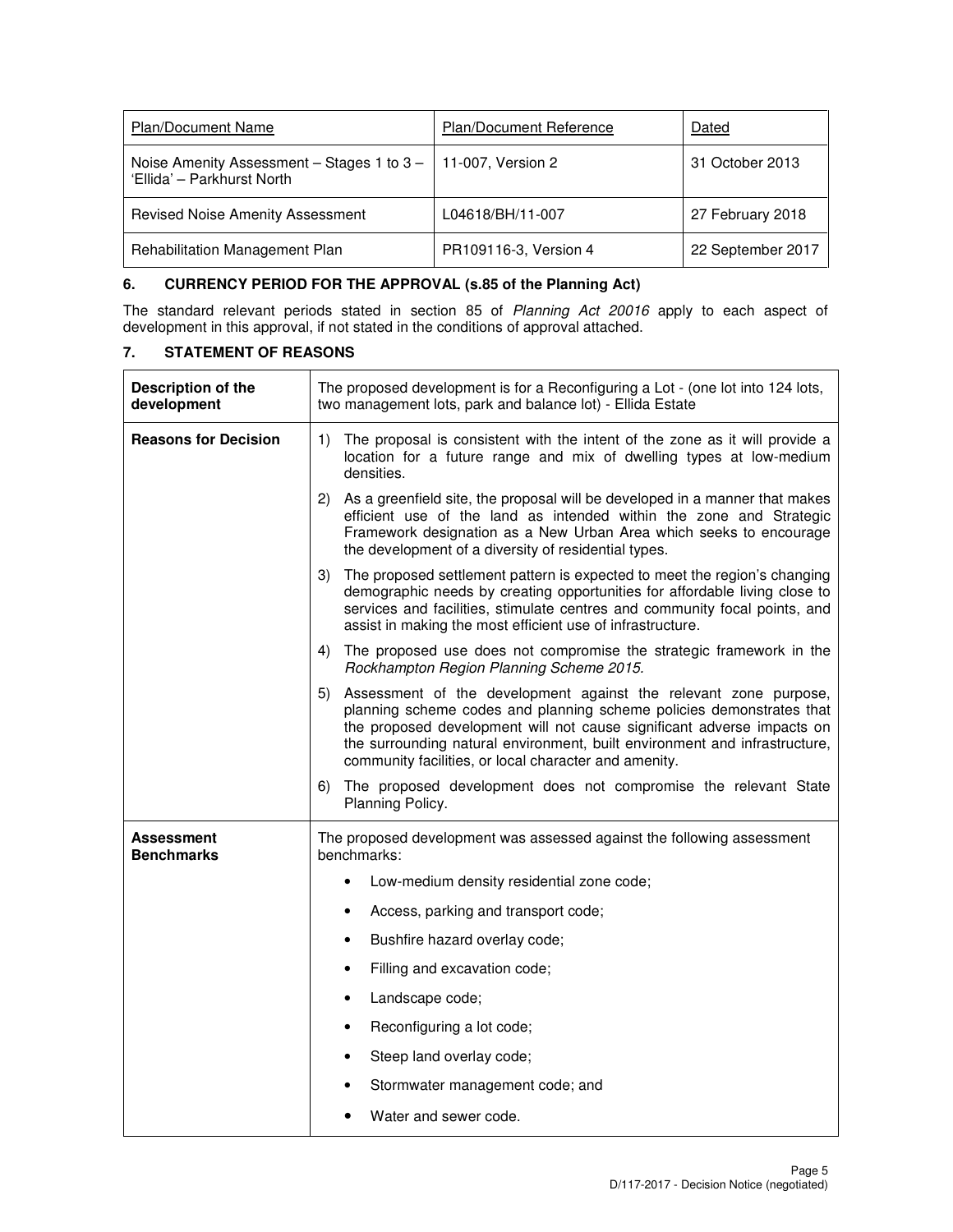| <b>Matters prescribed by</b><br>regulation | The State Planning Policy – Part E;<br>(i)<br>The Central Queensland Regional Plan;<br>(ii)                                            |
|--------------------------------------------|----------------------------------------------------------------------------------------------------------------------------------------|
|                                            | (iii) The Rockhampton Region Planning Scheme 2015; and<br>(iv) The common material, being the material submitted with the application. |

#### **8. APPEAL RIGHTS**

The rights of an applicant to appeal to a tribunal or the Planning and Environment Court against a decision about a development application are set out in chapter 6, part 1 of the Planning Act 2016. For particular applications, there may also be a right to make an application for a declaration by a tribunal (see chapter 6, part 2 of the Planning Act 2016).

#### Appeal by an applicant

An applicant for a development application may appeal to the Planning and Environment Court against the following:

- the refusal of all or part of the development application
- a provision of the development approval
- the decision to give a preliminary approval when a development permit was applied for
- a deemed refusal of the development application.

An applicant may also have a right to appeal to the Development tribunal. For more information, see schedule 1 of the Planning Act 2016.

The timeframes for starting an appeal in the Planning and Environment Court are set out in section 229 of the Planning Act 2016.

**Attachment 2** is an extract from the Planning Act 2016 that sets down the applicant's appeal rights and the appeal rights of a submitter.

#### **9. WHEN THE DEVELOPMENT APPROVAL TAKES EFFECT**

This development approval takes effect:

From the time the decision notice is given  $-$  if there is no submitter and the applicant does not appeal the decision to the court.

Or

When the submitter's appeal period ends  $-$  if there is a submitter and the applicant does not appeal the decision to the court.

Or

Subject to the decision of the court, when the appeal is finally decided  $-$  if an appeal is made to the court.

#### **10. ASSESSMENT MANAGER**

| Name: | Tarnya Fitzgibbon<br><b>COORDINATOR</b> | Signature: | Date: 12 September 2018 |
|-------|-----------------------------------------|------------|-------------------------|
|       | DEVELOPMENT ASSESSMENT                  |            |                         |

C/C Department of State Development, Manufacturing, Infrastructure and Planning - RockhamptonSARA@dsdmip.qld.gov.au

#### **Attachment 1 – Conditions of the approval**

**Part 1 – Conditions imposed by the assessment manager** [Note: where a condition is imposed about infrastructure under Chapter 4 of the Planning Act 2016, the relevant provision of the Act under which this condition was imposed must be specified.]

#### **Part 2 – Conditions required by the referral agency response**

#### **Attachment 2—Extract on appeal rights**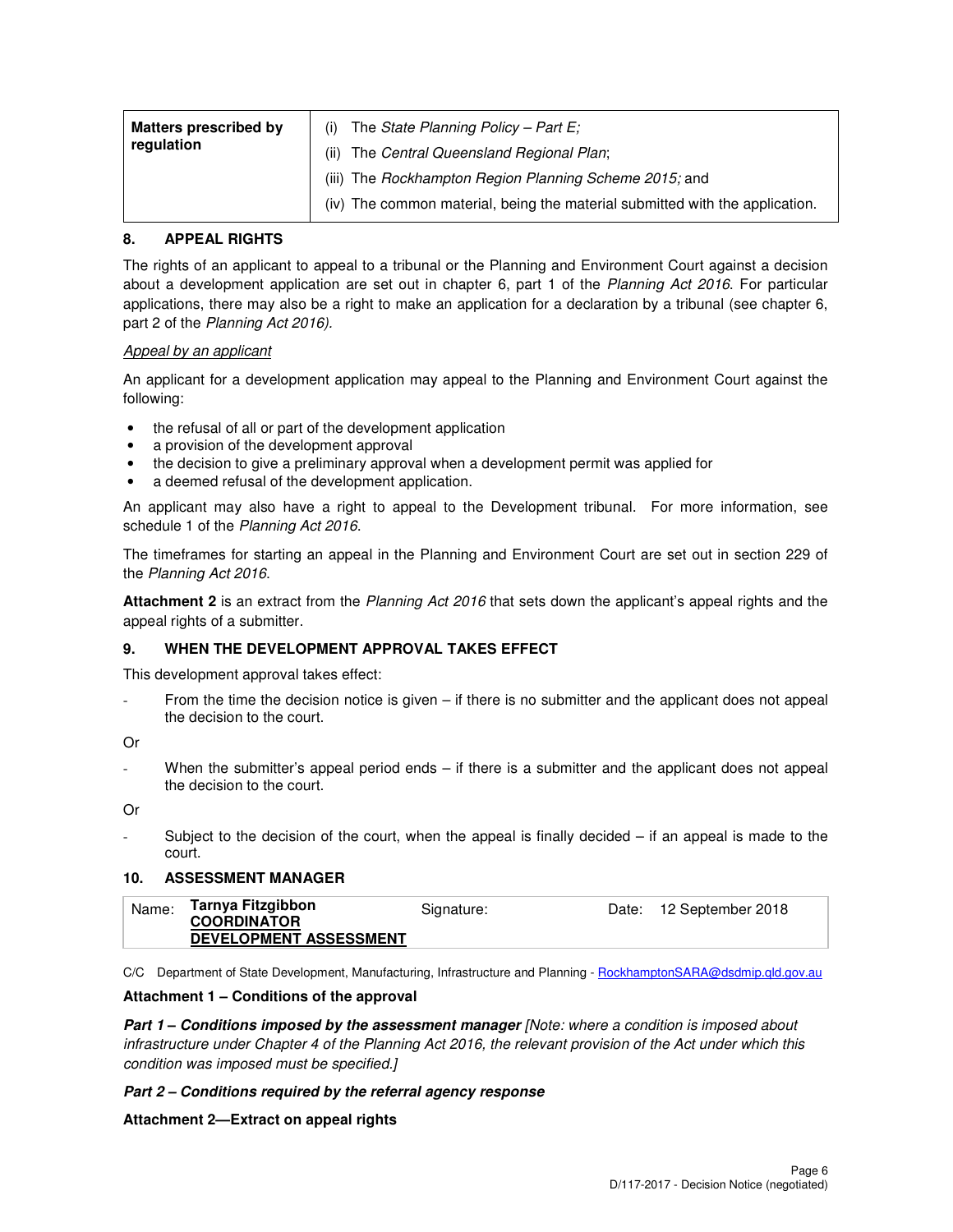

## **Attachment 1 – Part 1 Rockhampton Regional Council Conditions**

Planning Act 2016

## 1.0 ADMINISTRATION

- 1.1 The Developer and his employee, agent, contractor or invitee is responsible for ensuring compliance with the conditions of this development approval.
- 1.2 Where these Conditions refer to "Council" in relation to requiring Council to approve or to be satisfied as to any matter, or conferring on the Council a function, power or discretion, that role may be fulfilled in whole or in part by a delegate appointed for that purpose by the Council.
- 1.3 All conditions of this approval must be undertaken and completed to the satisfaction of Council, at no cost to Council.
- 1.4 All conditions, works, or requirements of this approval must be undertaken and completed prior to the issue of the Survey Plan Approval Certificate, unless otherwise stated.
- 1.5 Infrastructure requirements of this development approval must be contributed to the relevant authorities, where applicable, at no cost to Council, prior to the issue of the Survey Plan Approval Certificate, unless otherwise stated.
- 1.6 The following further Development Permits must be obtained prior to the commencement of any works associated with their purposes:
	- 1.6.1 Operational Works:
		- (i) Road Works;
			- (ii) Access Works;
			- (iii) Sewerage Works;
			- (iv) Water Works;
			- (v) Stormwater Works;
			- (vi) Inter-allotment Drainage Works; and
			- (vii) Site Works.
- 1.7 Unless otherwise stated, all works must be designed, constructed and maintained in accordance with the relevant Council policies, guidelines and standards.
- 1.8 All engineering drawings/specifications, design and construction works must be in accordance with the requirements of the relevant Australian Standards and must be approved, supervised and certified by a Registered Professional Engineer of Queensland.

## 2.0 APPROVED PLANS AND DOCUMENTS

2.1 The approved development must be completed and maintained generally in accordance with the approved plans and documents, except where amended by any condition of this development approval:

| <b>Plan/Document Name</b>                                  | <b>Plan/Document Reference</b> | Dated             |
|------------------------------------------------------------|--------------------------------|-------------------|
| <b>Proposed Subdivision Stages</b><br>1-3 Allotment Layout | 109116-90, Revision K          | 21 May 2018       |
| <b>Residential Setbacks Plan</b>                           | 109116-112                     | 11 September 2017 |
| Indicative Staging Plan                                    | 109116-113a                    | February 2018     |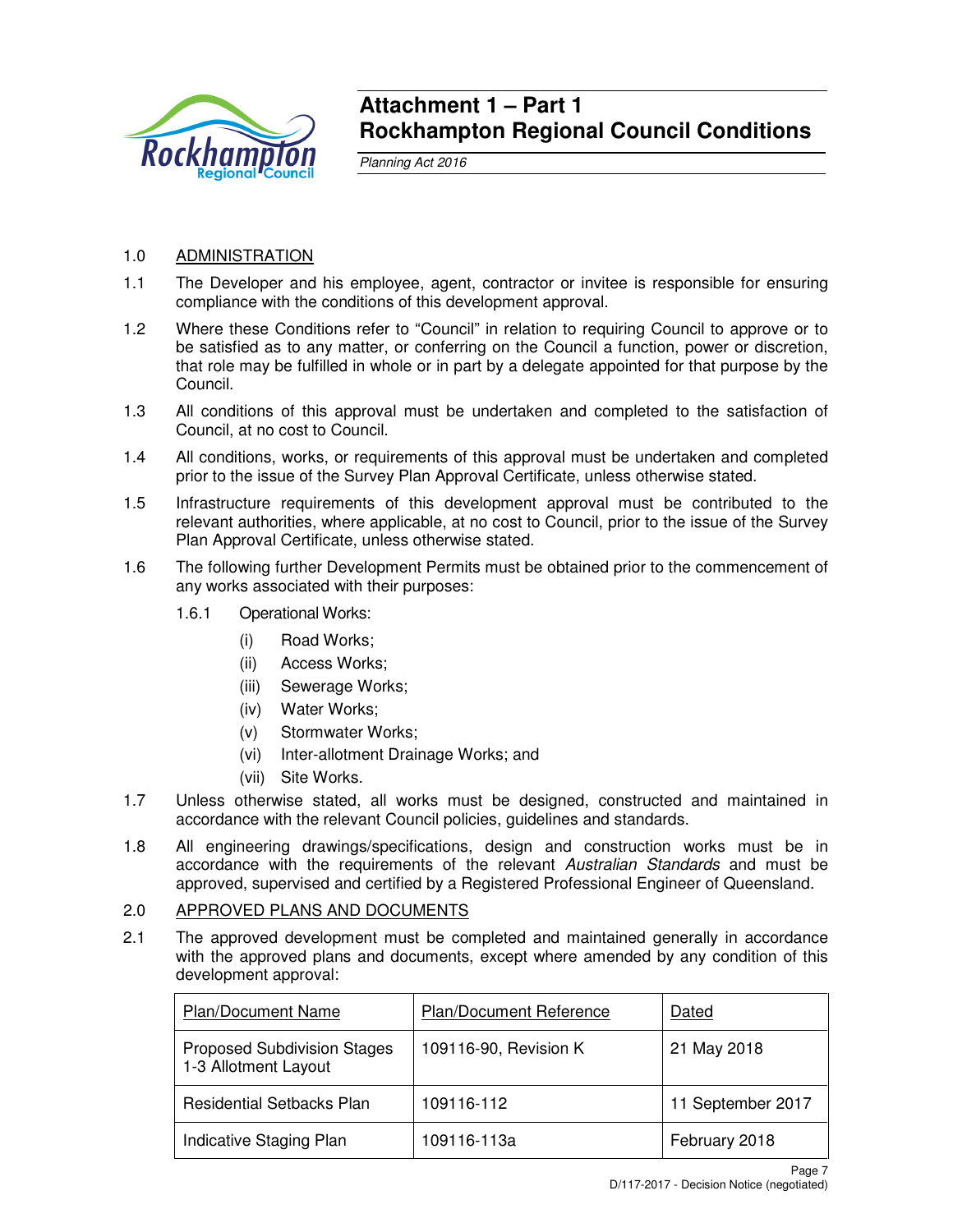| Plan/Document Name                                                               | Plan/Document Reference                   | Dated             |
|----------------------------------------------------------------------------------|-------------------------------------------|-------------------|
| <b>Balance Lot Plan</b>                                                          | 109116-86, Revision K                     | 21 May 2018       |
| <b>Urban Arterial</b>                                                            | 109116-84e Road Cross-<br>Sections        | 23 April 2018     |
| Driveway                                                                         | 109116-84e Road Cross-<br><b>Sections</b> | 15 January 2018   |
| <b>Access Place</b>                                                              | 109116-84e Road Cross-<br>Sections        | 15 January 2018   |
| <b>Access Street</b>                                                             | 109116-84e Road Cross-<br>Sections        | 15 January 2018   |
| Minor Collector (Type 1)                                                         | 109116-84e Road Cross-<br>Sections        | 15 January 2018   |
| Minor Collector (Type 2 Main<br>Street)                                          | 109116-84e Road Cross-<br>Sections        | 15 January 2018   |
| Minor Collector (Type 3 Park)                                                    | 109116-84e Road Cross-<br>Sections        | 15 January 2018   |
| Linear Open Space Cross-<br>Section                                              | 109116-83m                                | 19 February 2018  |
| Water & Wastewater Network<br>Investigation                                      | 17-002720-WER01, Revision D               | 11 April 2018     |
| <b>Ellida Stormwater Quality</b><br>Management Plan                              | Final 04                                  | 25 October 2013   |
| QR Linear Open Space Cross-<br>Section                                           | 109116-114                                | 5 January 2018    |
| Landscape Master Plan Report                                                     | 109116-4_DA_LMP [B]                       | 20 February 2018  |
| Noise Amenity Assessment -<br>Stages 1 to $3 - 2$ Ellida' $-$<br>Parkhurst North | 11-007, Version 2                         | 31 October 2013   |
| <b>Revised Noise Amenity</b><br>Assessment                                       | L04618/BH/11-007                          | 27 February 2018  |
| <b>Rehabilitation Management</b><br>Plan                                         | PR109116-3, Version 4                     | 22 September 2017 |

Note: Flood Investigation & Concept Stormwater Quantity Management Plan is not an approved document. Updated report with Tuflow model for pre and post scenarios are to be provided at Operational Works stage.

Stormwater Quality Management Plan for Stage 1 – 3 report was submitted as part of previous development application D/36-2013.

Note: The Traffic Impact Assessment (TIA)(report number 620.11920-RO7, dated 5 September 2017) is not an approved document. The TIA is to only be used as a reference document in conjunction with reading the approved documents listed in Condition 2.1.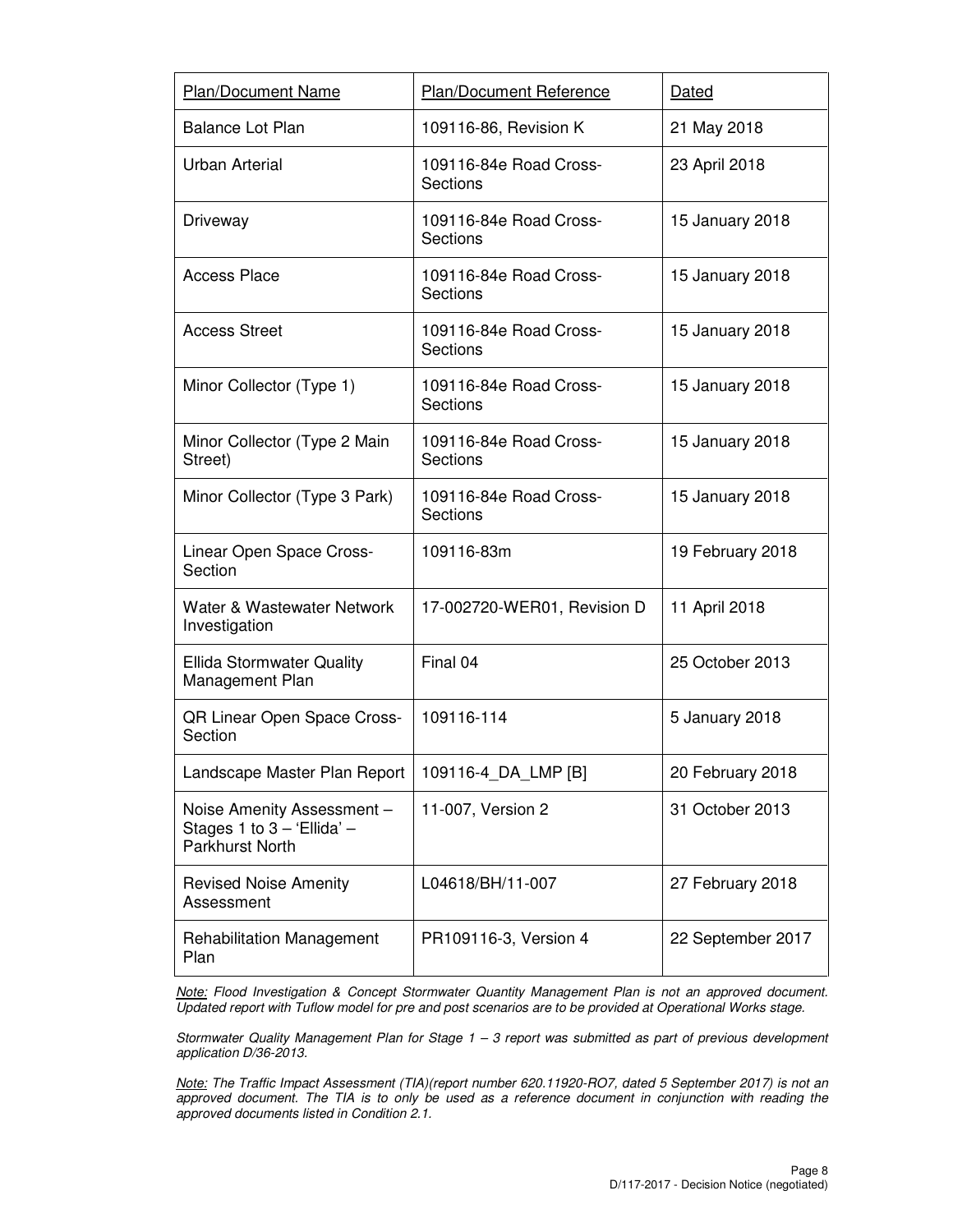- 2.2 Where there is any conflict between the conditions of this development approval and the details shown on the approved plans and documents, the conditions of this development approval must prevail.
- 2.3 Where conditions require the above plans or documents to be amended, the revised document(s) must be submitted for approval by Council prior to the submission of an application for a Development Permit for Operational Works.

## 3.0 STAGED DEVELOPMENT

- 3.1 This approval is for a development to be undertaken in nine (9) discrete stages, generally in accordance with the approved proposal plan (refer to condition 2.1).
- 3.2 Stage 3 must be completed prior to any other stage. All other stages are not required to be undertaken in any chronological order.
- 3.3 Lot 5001 (District Park) and Lot 5002 (Linear Open Space) will develop as its own independent stage. The creation of the District Park is to be undertaken in the following discrete stages, namely:
	- 3.3.1 Stage L1 (located on Lot 5001) and Stage L6 (noise mound located on Lot 5002) must be constructed and completed at the conclusion of Stages 1 to 3 (refer to conditions 2.1 and 3.1).

Note: Stages L2 to L5 are not required to be constructed as part of this proposal. These stages will be created in conjunction with future development applications as the overall Ellida Estate Masterplan is developed and until the District Park is complete.

- 3.4 The area of land designated as Open Space (Lot 5001) must be embellished and dedicated to Council as 'fee-simple'.
	- 3.4.1 Land and embellishments must be undertaken generally in accordance with Council's desired standards of service and in accordance with the RPS Landscape Master Plan Report (refer to Condition 2.1) which are considered to meet the requirements under the Local Government Infrastructure Plan identified as PCL513 and PCL514. This necessary trunk infrastructure is conditioned under section 128 of the Planning Act 2016.
- 3.5 Unless otherwise expressly stated, the conditions must be read as being applicable to all stages.
- 4.0 ROAD WORKS
- 4.1 A Development Permit for Operational Works (road works) must be obtained prior to the commencement of any road works required by this development approval.
- 4.2 All road works must be designed and constructed in accordance with the approved plans (refer to Condition 2.1), Capricorn Municipal Development Guidelines, relevant Australian Standards and Austroads Guidelines and the provisions of a Development Permit for Operational Works (road works).
- 4.3 Any application for a Development Permit for Operational Works (road works) must demonstrate that all new roads and road reserves included in the application connect with existing constructed road(s) at the time of making the application.
- 4.4 The Developer must construct the trunk internal connection road identified as T-99 in Council's Local Government Infrastructure Plan (LGIP) from the westernmost extents of the Olive Street / Bruce Highway intersection as shown on Calibre Drawing SK01 – General Arrangement Plan for the Olive Street 4 Way Signalised Intersection Concept, to the westernmost extents of Stage 3 as identified in the Proposed Subdivision Plan by RPS Group (refer to condition 2.1). This necessary trunk infrastructure is conditioned under section 128 of the Planning Act 2016.

Note: Calibre Drawing SK01 – General Arrangement Plan for the Olive Street 4 Way Signalised Intersection Concept has not been approved by Council and forms part of the Referral Agency conditions (refer to Attachment 1).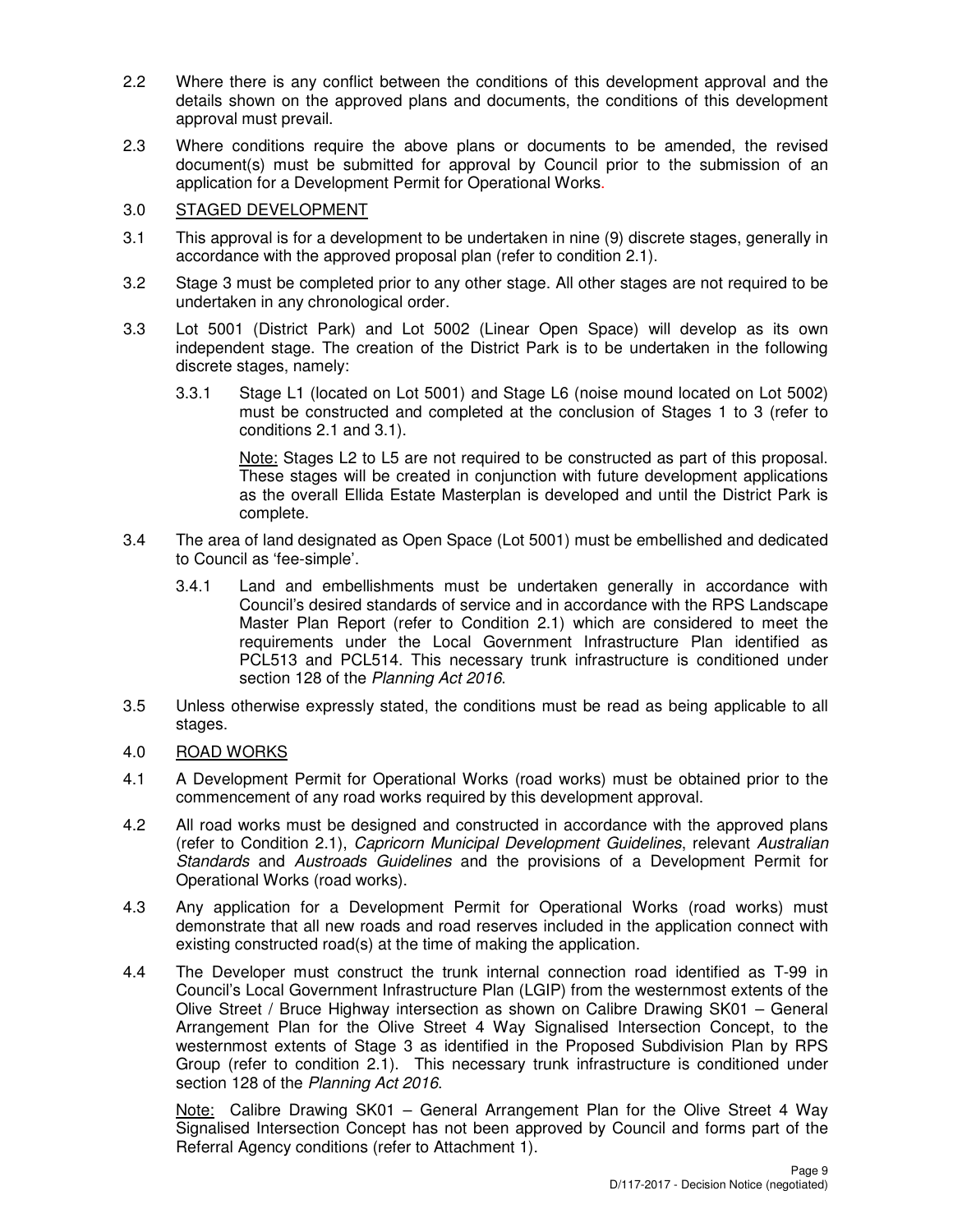- 4.5 The design and construction of all terminating roads must include a temporary turning area, which complies with the relevant performance and technical criteria, and facilitates suitable turning movements for a refuse collection vehicle.
- 4.6 Roads that are intended to act as bus routes must be constructed to a minimum "Major Urban Collector" standard.
- 4.7 All pathways intended to be 'shared pathways' must be a minimum of 2.5 metres wide.
- 4.8 A concrete pathway, with a minimum width of 1.2 metres, must be constructed for the full length of all roads classified as Urban Collector standard and above.
- 4.9 All pathways and access ramps must be designed and constructed in accordance with Australian Standard AS1428 "Design for access and mobility". All pathways located within a road reserve or Public use land must be provided with public space lighting in accordance with Australian Standard AS1158 "Lighting for roads and public spaces".
- 4.10 All pathways must incorporate kerb ramps at all road crossing points.
- 4.11 Traffic signs and pavement markings must be provided in accordance with the Manual of Uniform Traffic Control Devices – Queensland. Where necessary, existing traffic signs and pavement markings must be modified in accordance with the Manual of Uniform Traffic Control Devices – Queensland.
- 4.12 Any application for a Development Permit for Operational Works (road works) must include details of the Council approved road names for all new roads.
- 4.13 Retaining structures and their foundations must be wholly contained within private allotments and not be constructed as Council-owned infrastructure.
- 4.14 Any proposed retaining structure/retaining wall (irrespective of height) within a road reserve must be separately and specifically certified by a Registered Professional Engineer of Queensland and must be approved as part of a Development Permit for Operational Works (road works).
- 5.0 ACCESS WORKS
- 5.1 A Development Permit for Operational Works (access works) must be obtained prior to the commencement of any access works required by this development approval.
- 5.2 All access works must be designed and constructed in accordance with the approved plans (refer to Condition 2.1), Capricorn Municipal Development Guidelines, and the provisions of a Development Permit for Operational Works (access works).
- 5.3 To facilitate public access to the Bruce Highway from areas to the west of the subject site once the existing William Palfrey Road / Bruce Highway intersection closes, the applicant must establish a temporary easement from William Palfrey Road through the undeveloped portion of site to link with the new internal road network constructed as part of Stages 1-3. This easement must remain in place until the internal road connects with Edenbrook Drive. The temporary roadway within this easement must be constructed to a sealed standard to prevent any dust nuisance where it is located within one hundred (100) metres of an existing dwelling or proposed lot that forms part of Stages 1 – 3 of the subject development.
- 5.4 Unimpeded access must be available from William Palfrey Road to Lots 1 and 2 on SP281965 at all times. The Developer must construct a connection between the existing access for these lots and the construction access for the subject development. As a minimum, this connection must be constructed to a similar standard to that of the existing access.

## 6.0 SEWERAGE WORKS

- 6.1 A Development Permit for Operational Works (sewerage works) must be obtained prior to the commencement of any sewerage works required by this development approval.
- 6.2 All sewerage works must be designed and constructed in accordance with the approved plans (refer to Condition 2.1), Capricorn Municipal Development Guidelines, Water Supply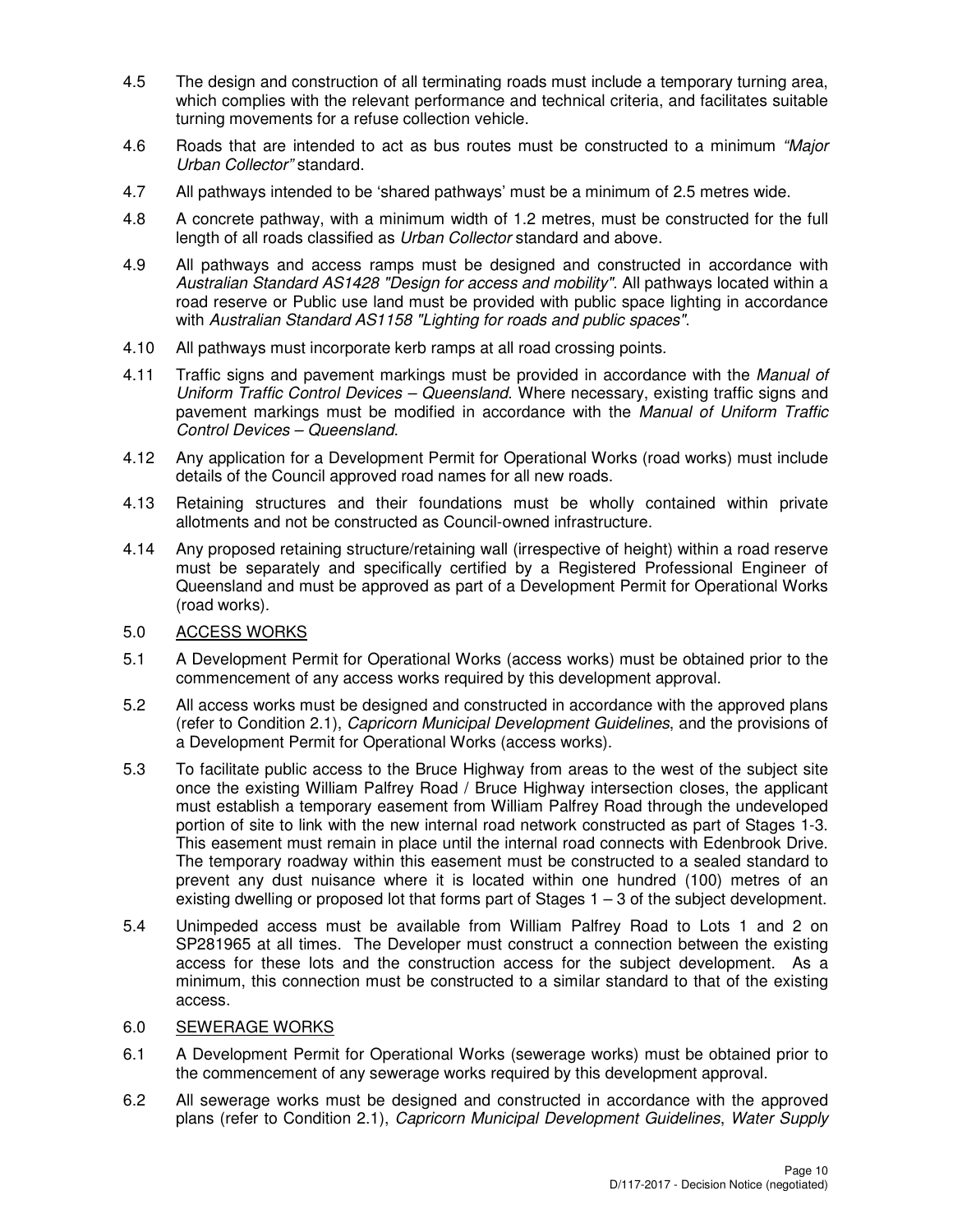(Safety and Reliability) Act 2008, Plumbing and Drainage Act 2002 and the provisions of a Development Permit for Operational Works (sewerage works).

- 6.3 All lots within the development must be connected to Council's reticulated sewerage network. Each lot must be provided with its own separate sewerage connection point, located wholly within its respective property boundary.
- 6.4 Sewerage infrastructure must be provided to the upstream development boundary for each stage for connectivity in accordance with the approved plans (refer to condition 2.1).
- 6.5 Any proposed sewerage access chambers located within a park or reserve, or below a ten per cent (10%) Annual exceedance probability level must be provided with bolt down lids.
- 6.6 Easements must be provided over all sewerage infrastructure located within private property. The easement location(s) and width(s) must be in accordance with the requirements of the Capricorn Municipal Development Guidelines.
- 6.7 225 millimetre diameter and 150 millimetre diameter Gravity Sewerage Mains must be constructed in accordance with the approved plans (refer to condition 2.1) to service the proposed development. This non-trunk infrastructure is conditioned under section 145 of the Planning Act 2016.
- 6.8 The trunk Sewerage Pump Station (SPS) SEW-100 as identified in Council's Local Government Infrastructure Plans (LGIP) must be constructed in accordance with the approved plans (refer to condition 2.1). The sewerage pump station is to cater for the ultimate demand loading of eastern catchment of the subject site only. This necessary trunk infrastructure is conditioned under section 128 of the Planning Act 2016.
- 6.9 A freehold Lot must be provided to Council for the proposed sewerage pump station in accordance with the Capricorn Municipal Development Guidelines.
- 6.10 The trunk sewerage rising main SEW-101 as identified in the Council's LGIP must be constructed from the proposed SPS discharging into the trunk gravity infrastructure within Mason Avenue in accordance with the approved plans (refer to condition 2.1). The sewerage rising main must be 150 millimetre diameter and will cater for the eastern catchment of the development site only. This necessary trunk infrastructure is conditioned under section 128 of the Planning Act 2016.

Note: The sewerage strategy identified in Council's LGIP has been reviewed and amended such that the western catchment of the development site will no longer be pumped to SEW-100. Therefore the sizing of the trunk infrastructure has been reviewed.

6.11 Please provide Department of Transport and Main Road's (DTMR) approval and Queensland Railway's (QR) approval to construct the proposed 150 millimetre diameter sewerage Rising Main within their respective lands/road corridor prior to issuing an Operational Works (sewerage works) approval.

## 7.0 WATER WORKS

- 7.1 A Development Permit for Operational Works (water works) must be obtained prior to the commencement of any water works required by this development approval.
- 7.2 All water works must be designed and constructed in accordance with the approved plans (refer to condition 2.1), Capricorn Municipal Development Guidelines, Water Supply (Safety and Reliability) Act 2008, Plumbing and Drainage Act 2002 and the provisions of a Development Permit for Operational Works (water works).
- 7.3 All lots within the development must be connected to Council's reticulated water network.
- 7.4 Water infrastructure must be provided to the upstream development boundary for each lot for connectivity in accordance with the approved plans (refer to condition 2.1).
- 7.5 Easements must be provided over all water infrastructure located within private property. The easement location(s) and width(s) must be in accordance with the requirements of the Capricorn Municipal Development Guidelines.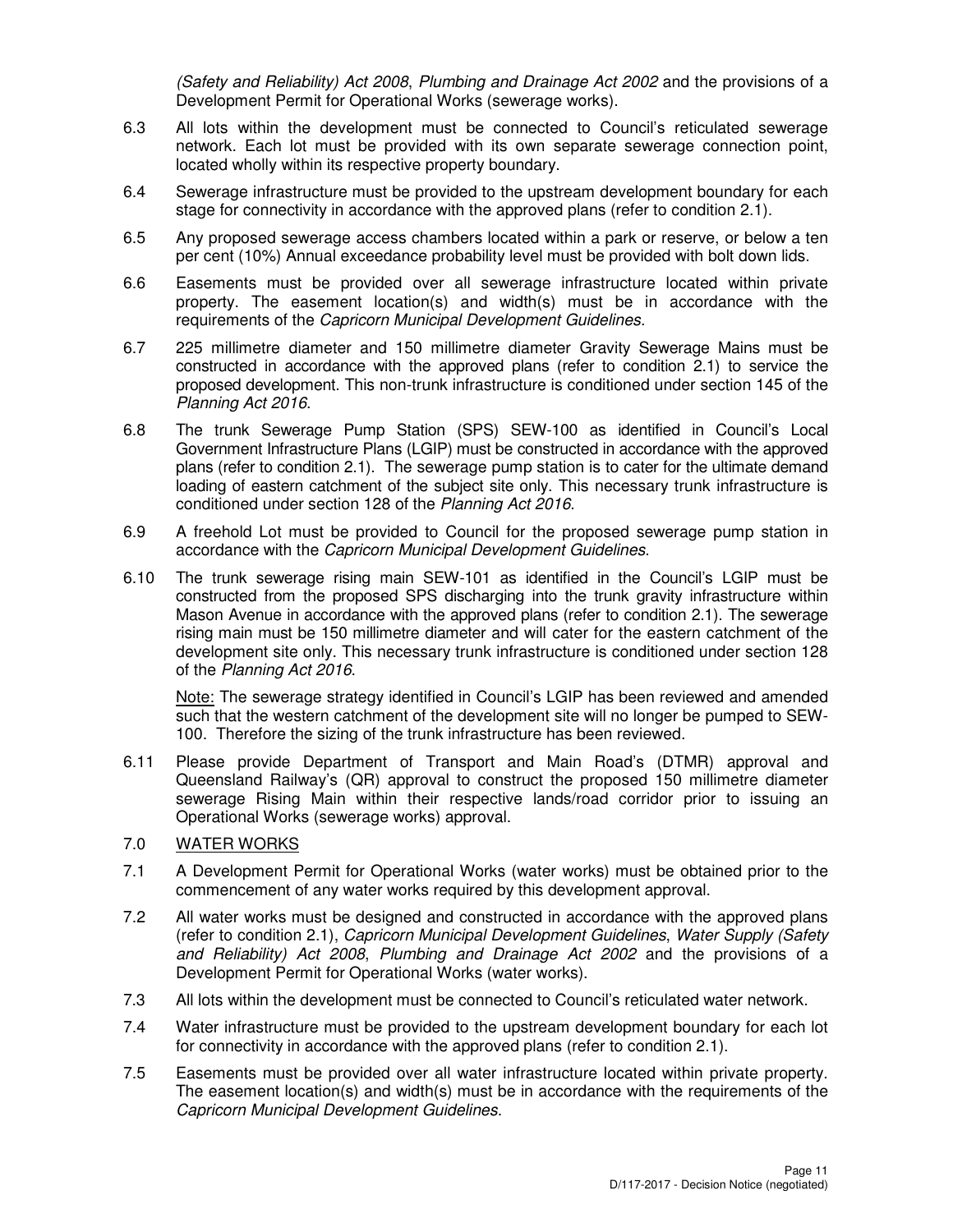- 7.6 200 millimetre diameter, 150 millimetre diameter and 100 millimetre diameter Water Mains must be constructed in accordance with the approved plans (refer to Condition 2.1) to service the proposed development. This non-trunk infrastructure is conditioned under section 145 of the Planning Act 2016.
- 7.7 The trunk 450 millimetre diameter Water Main WAT-45 as identified in Council's LGIP must be constructed for the full frontage of Stages 1 to 3 Plan 'Water Infrastructure Strategy 17- 002720-GIS001 Issue A Dated 23 March 2018' and connected to the existing 600 millimetre diameter Trunk Water Main at the Olive Street/Yaamba Road intersection in accordance with the approved plans (refer to condition 2.1). This necessary trunk infrastructure is conditioned under section 128 of the Planning Act 2016.
- 7.8 Provide Department of Transport and Main Road's (DTMR) approval and Queensland Railway's (QR) approval to construct the proposed 450 millimetre diameter Water Main within their respective lands/road corridor prior to issuing an Operational Works (water works) approval.
- 7.9 New water connections for the existing Lots (Lots 1 and 2 SP281965) must be provided and the existing water service easement and services must be removed.

Note: A new water service easement may be required within existing Lot 1 SP281965 to service Lot 2 SP281965.

## 8.0 STORMWATER WORKS

- 8.1 A Development Permit for Operational Works (stormwater works) must be obtained prior to the commencement of any stormwater works required by this development approval.
- 8.2 All stormwater drainage works must be designed and constructed in accordance with the approved plans (refer to Condition 2.1), Queensland Urban Drainage Manual, Capricorn Municipal Development Guidelines, sound engineering practice and the provisions of a Development Permit for Operational Works (stormwater works).
- 8.3 All stormwater must drain to a lawful point of discharge and must not adversely affect surrounding land or infrastructure in comparison to the pre-development conditions, including but not limited to blocking, altering or diverting existing stormwater runoff patterns or having the potential to cause damage to other infrastructure.
- 8.4 Each allotment must be designed so as to be flood free in a one percent (1%) Annual Exceedance Probability defined flood event and self-draining.
- 8.5 The development must ensure non-worsening to the extent that an actionable nuisance could result, for a range of design rainfall events up to and including a one percent (1%) Annual Exceedance Probability defined flood / storm event, in accordance with the provisions of the Queensland Urban Drainage Manual.
- 8.6 All land dedicated as a major overland flow path must be capable of accommodating a one per cent (1%) Annual Exceedance Probability defined flood event. Additionally, the dedicated land must contain all earthworks and batters, including appropriate freeboard. The access and maintenance provisions for the major overland flow path must be in accordance with the Queensland Urban Drainage Manual.
- 8.7 Any application for a Development Permit for Operational Works (stormwater works) must be accompanied by a management and maintenance plan for the proposed bio-retention basin and wetland.
- 8.8 Easements must be provided over all land assessed to be within a one percent (1%) Annual Exceedance Probability defined storm event, inundation area and over all land required to accommodate the flows associated with the subject development.
- 8.9 All proposed culverts / cross drainage structures and inlet pits must be designed and constructed considering appropriate blockage factor and allowable velocity depth product(s) to ensure public safety in accordance with the requirements of the Queensland Urban Drainage Manual.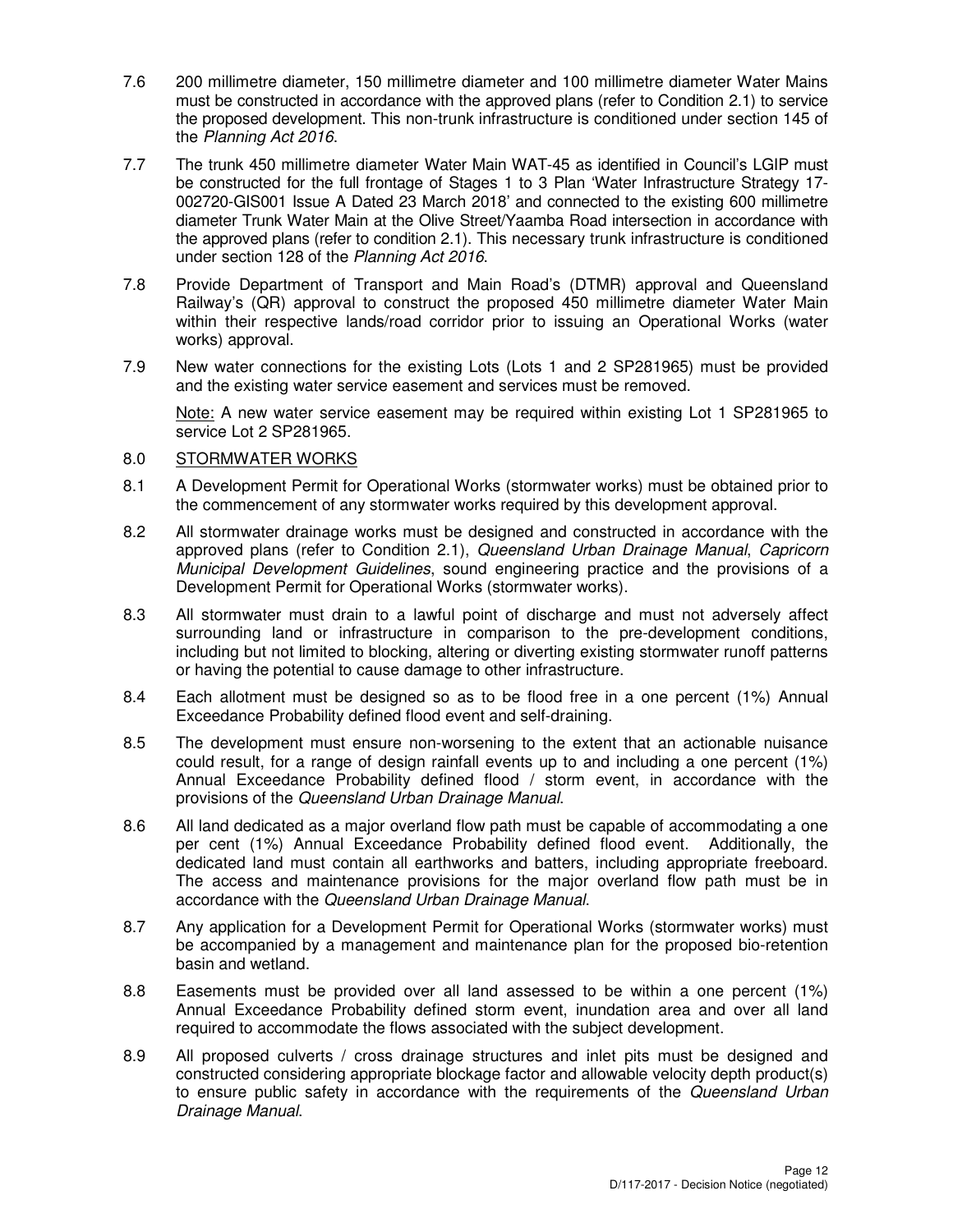- 8.10 Detailed design of cross drainage structures and inlet pits must include all required safety measures and facilities to ensure the safety of the public in accordance with the requirements of the Queensland Urban Drainage Manual.
- 8.11 Any application for a Development Permit for Operational Works (stormwater works) must be accompanied by an updated Flood Investigation and Concept Stormwater Quantity Management Plan, prepared and certified by a Registered Professional Engineer of Queensland that as a minimum includes:
	- 8.11.1 identification of drainage catchment and drainage sub-catchment areas for the pre-development and post-development scenarios including a suitably scaled catchment plan showing the aforementioned catchment details and lawful point(s) of discharge that comply with the requirements of the Queensland Urban Drainage Manual;
	- 8.11.2 an assessment of the peak discharges for 63% Annual Exceedance Probability, minor and major (1% Annual Exceedance Probability) defined flood event for the pre-development and post-development scenarios;
	- 8.11.3 details of any proposed on-site detention/retention systems and associated outlet systems required to mitigate the impacts of the proposed development on downstream lands and existing upstream and downstream drainage systems;
	- 8.11.4 demonstration of how major design storm flows are conveyed through the subject development (Point 5) to a lawful point of discharge (Ramsay Creek) in accordance with the Queensland Urban Drainage Manual and the Capricorn Municipal Development Guidelines;
	- 8.11.5 identification of the area of land inundated as a consequence of the minor and major design storm events in the catchment for both the pre-development and post-development scenarios;
	- 8.11.6 flood modelling is to be undertaken in an appropriately two (2) dimensional model flood model to Council's satisfaction;

Note: Council has developed a two (2) dimensional TUFLOW model for the catchment which can be utilised upon entering into Council's data share agreement and payment of the applicable fee.

- 8.11.7 the peak water surface elevation (PWSE), extent, depth and velocity for both the pre-development and post-development scenarios along with comparison maps;
- 8.11.8 electronic copy of the model (containing five folders) / results / check files and all details of the modelling assumptions to support water quantity management strategy;
- 8.11.9 the pre and post development flow at Point 5 for all storm events up to and including a one per cent (1%) Annual exceedance probability defined storm event;
- 8.11.10 the pre development flow from the existing cross drainage structure under the railway for all storm events up to and including a one per cent (1%) Annual exceedance probability defined storm event;
- 8.11.11 how the Stormwater Quantity Management Plan considers the quality devices (wetland and bio-basins) as proposed in the Stormwater Quality Management Plan report dated October 2013 prepared by DesignFlow;
- 8.11.12 waterway stability management at Point 5 with detailed engineering plans;
- 8.11.13 cross section details of the proposed channel at appropriate intervals to demonstrate that the channel can accommodate a one per cent (1%) Annual exceedance probability defined post development flow including appropriate free board;
- 8.11.14 sizing of the culvert structures crossing proposed Road 1 considering an appropriate blockage factor and appropriate freeboard during a one percent (1%)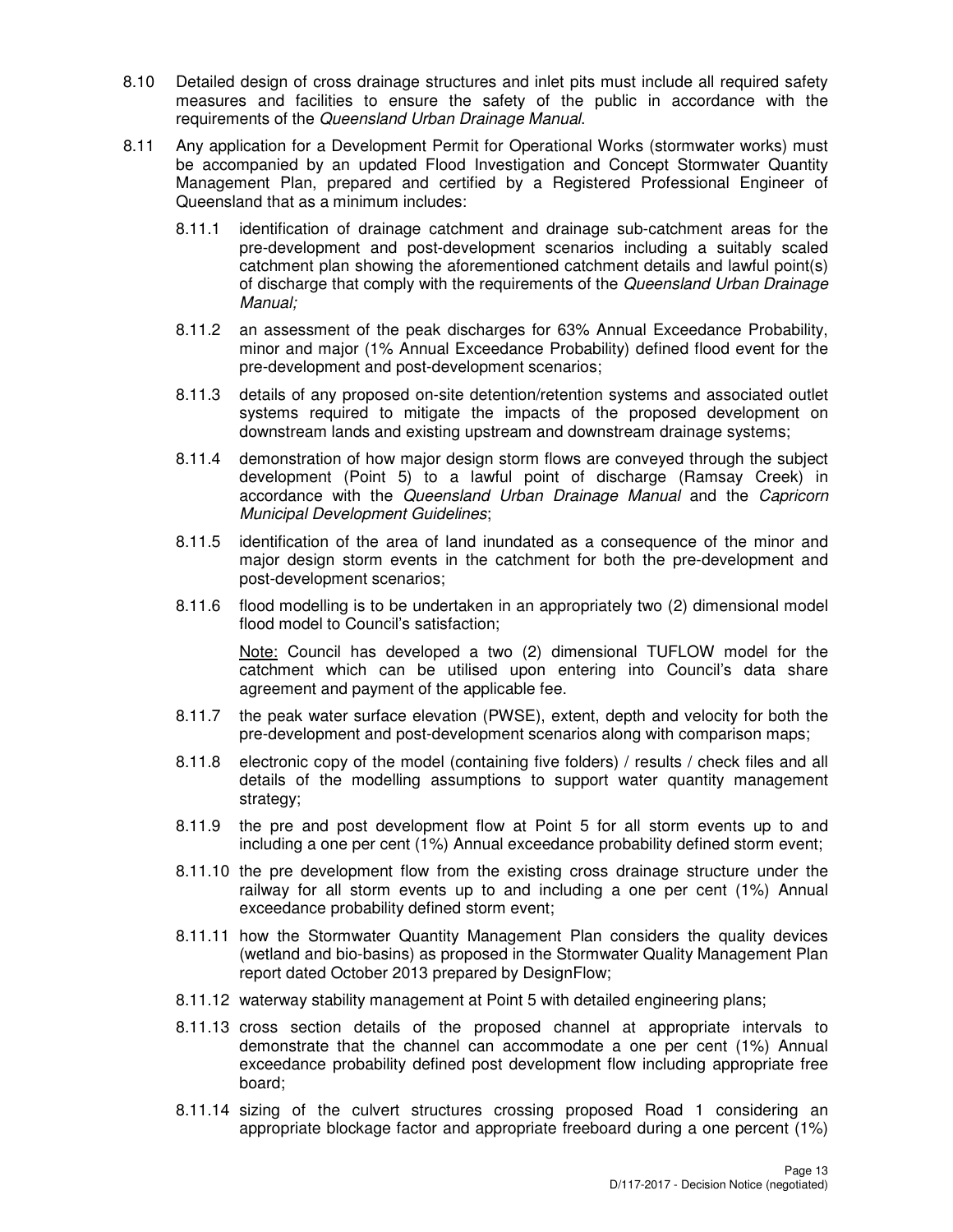Annual Exceedance Probability defined storm event. Alternatively, overtopping of the culvert is acceptable if it complies with condition 8.9.

## 9.0 INTER-ALLOTMENT DRAINAGE WORKS

- 9.1 A Development Permit for Operational Works (inter-allotment drainage works) must be obtained prior to the commencement of any drainage works required by this development approval.
- 9.2 All inter-allotment drainage works must be designed and constructed in accordance with the approved plans (refer to condition 2.1), Queensland Urban Drainage Manual, Capricorn Municipal Development Guidelines, sound engineering practice and the provisions of a Development Permit for Operational Works (inter-allotment drainage works).
- 9.3 Inter-allotment drainage, must be designed and constructed in accordance with the Queensland Urban Drainage Manual and must be provided to any lot where it cannot be satisfactorily demonstrated that roof and allotment runoff associated with development on that lot, could not reasonably be directed to the frontage kerb and channel or alternative lawful point of discharge.
- 9.4 Inter-allotment drainage systems and overland flow paths must be wholly contained within an easement, with a minimum width of three (3) metres. Easement documents must accompany the plan for endorsement by Council prior to the issue of the Survey Plan Approval Certificate.

#### 10.0 SITE WORKS

- 10.1 A Development Permit for Operational Works (site works) must be obtained prior to the commencement of any site works on the development site.
- 10.2 Any application for a Development Permit for Operational Works (site works) must be accompanied by an earthworks plan that clearly identifies the following:
	- 10.2.1 the location of cut and/or fill;
	- 10.2.2 the type of fill to be used and the manner in which it is to be compacted;
	- 10.2.3 the quantum of fill to be deposited or removed and finished cut and/or fill levels;
	- 10.2.4 details of any proposed access routes that are intended to be used to transport fill to or from the development site; and
	- 10.2.5 the maintenance of access roads to and from the development site so that they are free of all cut and/or fill material and cleaned as necessary.
- 10.3 All earthworks must be undertaken in accordance with Australian Standard AS3798 "Guidelines on earthworks for commercial and residential developments".
- 10.4 Site works must be constructed such that they do not, at any time, in any way restrict, impair or change the natural flow of runoff water, or cause a nuisance or worsening to surrounding land or infrastructure.
- 10.5 Any retaining structures above one (1) metre in height that are not incidental works to a Development Permit for Building Works, must not be constructed unless separately and specifically certified by a Registered Professional Engineer of Queensland and must be approved as part of a Development Permit for Operational Works (site works).
- 10.6 Any retaining structures close to or crossing sewerage infrastructure must comply with Queensland Development Code, Mandatory Part 1.4 'Building over or near relevant infrastructure." The structure must be self-supporting and no additional load must be applied to Council's sewerage infrastructure.
- 10.7 Any vegetation cleared or removed must be:
	- (i) mulched on-site and utilised on-site for landscaping purposes, in accordance with the landscaping plan approved by Council; or
	- (ii) removed for disposal at a location approved by Council;

within sixty (60) days of clearing. Any vegetation removed must not be burnt.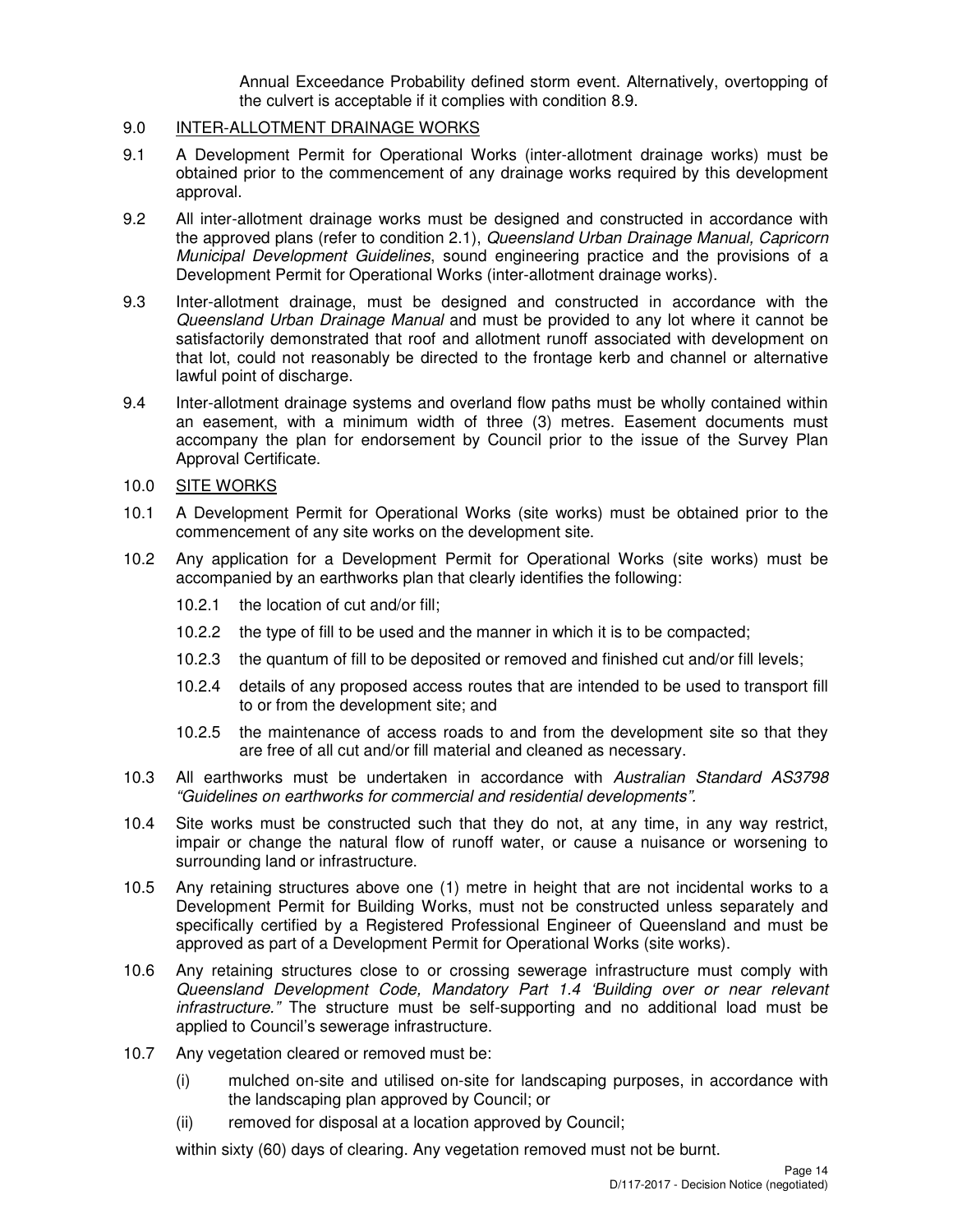- 10.8 Details of vegetation proposed to be cleared must be provided as part of the Environmental Management Plan.
- 10.9 Large trees must not be planted within one (1) metre of the centreline of any sewerage infrastructure; small shrubs and groundcover are acceptable.
- 10.10 All site works must be undertaken to ensure that there is:
	- 10.10.1 no increase in upstream or downstream flood levels for all levels of immunity up to a one per cent (1%) Annual exceedance probability defined flood event;
	- 10.10.2 no increase in velocity profiles, for which no remedy exists to prevent erosion and/or scouring. In the event that modelling shows non-compliance with the above, works must be undertaken within the system to satisfy the above criteria for development; and
	- 10.10.3 a lawful point of discharge to which the approved works drain during the construction phase.

#### 11.0 LANDSCAPING WORKS

- 11.1 All landscaping must be established generally in accordance with the approved plans (refer to condition 2.1). The landscaping must be constructed and/or established prior to the issue of the Survey Plan Approval Certificate and the landscape areas must predominantly contain plant species that are locally native to the Central Queensland region due to their low water dependency.
- 11.2 All landscaping works must be generally in accordance with the approved plans (refer to condition 2.1) and must include, but not be limited to, the following:
	- 11.2.1 A plan documenting the "Extent of Works" and supporting documentation that includes:
		- (i) location and name of existing trees, including those to be retained (the location of the trees must be overlayed or be easily compared with the proposed development design);
		- (ii) the extent of soft and hard landscape proposed;
		- (iii) important spot levels and/or contours. The levels of the trees to be retained must be provided in relation to the finished levels of the proposed buildings and works;
		- (iv) underground and overhead services;
		- (v) typical details of critical design elements (stabilisation of batters, retaining walls)
		- (vi) details of landscape structures including areas of deep planting; and
		- (vii) specification notes on mulching and soil preparation.
	- 11.2.2 A "Planting Plan" and supporting documentation that includes:
		- (i) landscape areas predominantly containing plant species that are locally native to the Central Queensland region due to their low water dependency;
		- (ii) trees, shrubs and groundcovers to all areas to be landscaped;
		- (iii) position and canopy spread of all trees and shrubs;
		- (iv) the extent and type of works (including but not limited to paving, fences and garden bed edging). Edging must be provided for all garden beds; and
		- (v) a plant schedule with the botanic and common names, total plant numbers and pot sizes at the time of planting.
	- 11.2.3 The plan documenting the "Extent of Works" and the "Planting Plan" referenced in conditions 11.2.1 and 11.2.2 respectively, must be submitted to Council prior to the commencement of any landscaping works outlined in condition 11.1.
- 11.3 Large trees must not be planted within one (1) metre of the centreline of any sewerage and/or water infrastructure; small shrubs and groundcover are acceptable.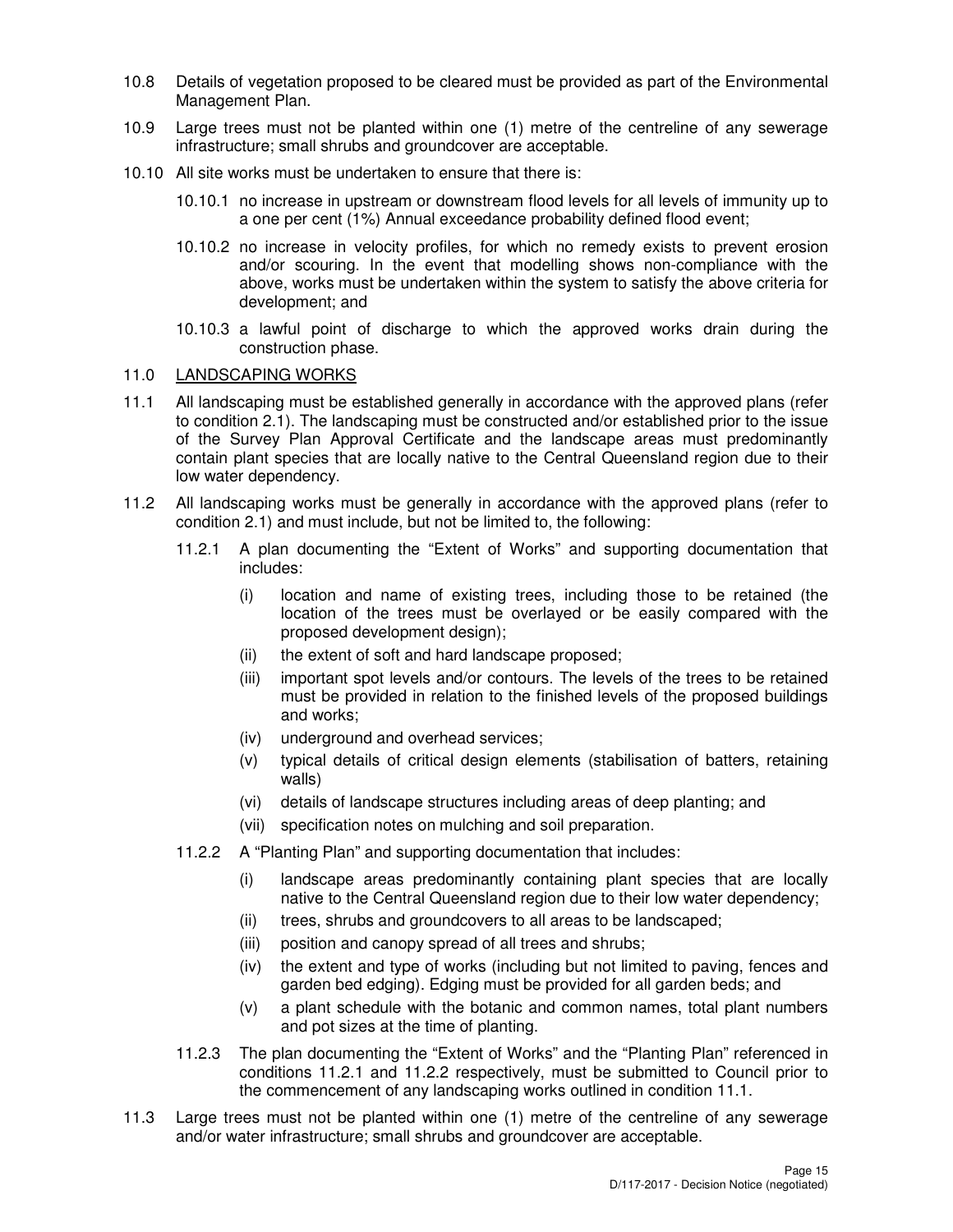- 11.4 Landscaping, or any part thereof, upon reaching full maturity, must not:
	- 11.4.1 obstruct sight visibility zones as defined in the Austroads 'Guide to Traffic Engineering Practice' series of publications;
	- 11.4.2 adversely affect any road lighting or public space lighting; and
	- 11.4.3 adversely affect any Council infrastructure, or public utility plant.
- 11.5 The landscaped areas must be subject to:
	- 11.5.1 a watering and maintenance plan during the establishment moment; and
	- 11.5.2 an ongoing maintenance and replanting programme.
- 12.0 ELECTRICITY
- 12.1 Underground electricity services must be provided to each lot within the development in accordance with the future approved Operational Works Plans and the standards and requirements of the relevant service provider.
- 12.2 Evidence from the relevant service provider that an agreement is in place to provide electricity to the relevant stage within an appropriate timeframe that ensures electricity will be "live" prior to the commencement of the use (i.e. prior to any resident moving into a completed dwelling must be provided to Council, prior to the issue of the Survey Plan Approval Certificate).

## 13.0 TELECOMMUNICATIONS

- 13.1 Underground telecommunications services must be provided to each lot in accordance with the future approved Operational Works Plans and the standards and requirements of the relevant service provider. Unless otherwise stipulated by telecommunications legislation at the time of installation, this includes all necessary pits and pipes, and conduits that provide a connection to the telecommunications network.
- 13.2 Evidence of acceptance of the works from the relevant service provider must be provided to Council, prior to the issue of the Survey Plan Approval Certificate.

Note: The Telecommunications Act 1997 (Cth) specifies where the deployment of optical fibre and the installation of fibre-ready facilities is required.

Note: For telecommunications services, written evidence must be in the form of either a "Telecommunications Infrastructure Provisioning Confirmation" where such services are provided by Telstra or a "Notice of Practical Completion" where such services are provided by the NBN.

## 14.0 ASSET MANAGEMENT

- 14.1 Any alteration necessary to electricity, telephone, water mains, sewerage mains, and/or public utility installations resulting from the development or in connection with the development, must be undertaken and completed at no cost to Council.
- 14.2 Any damage to existing stormwater, water supply and sewerage infrastructure, kerb and channel, pathway or roadway (including removal of concrete slurry from public land and Council infrastructure), that occurs while any works are being carried out in association with this development approval must be repaired at full cost to the developer. This includes the reinstatement of any existing traffic signs or pavement markings that may have been removed or damaged.
- 14.3 'As Constructed' information pertaining to assets to be handed over to Council and those which may have an impact on Council's existing and future assets must be provided prior to the commencement of the use. This information must be provided in accordance with the Asset Design and As Constructed Manual (ADAC).
- 15.0 ENVIRONMENTAL
- 15.1 Any application for a Development Permit for Operational Works must be accompanied by a detailed Environmental Management Plan that addresses, but is not limited to, the following: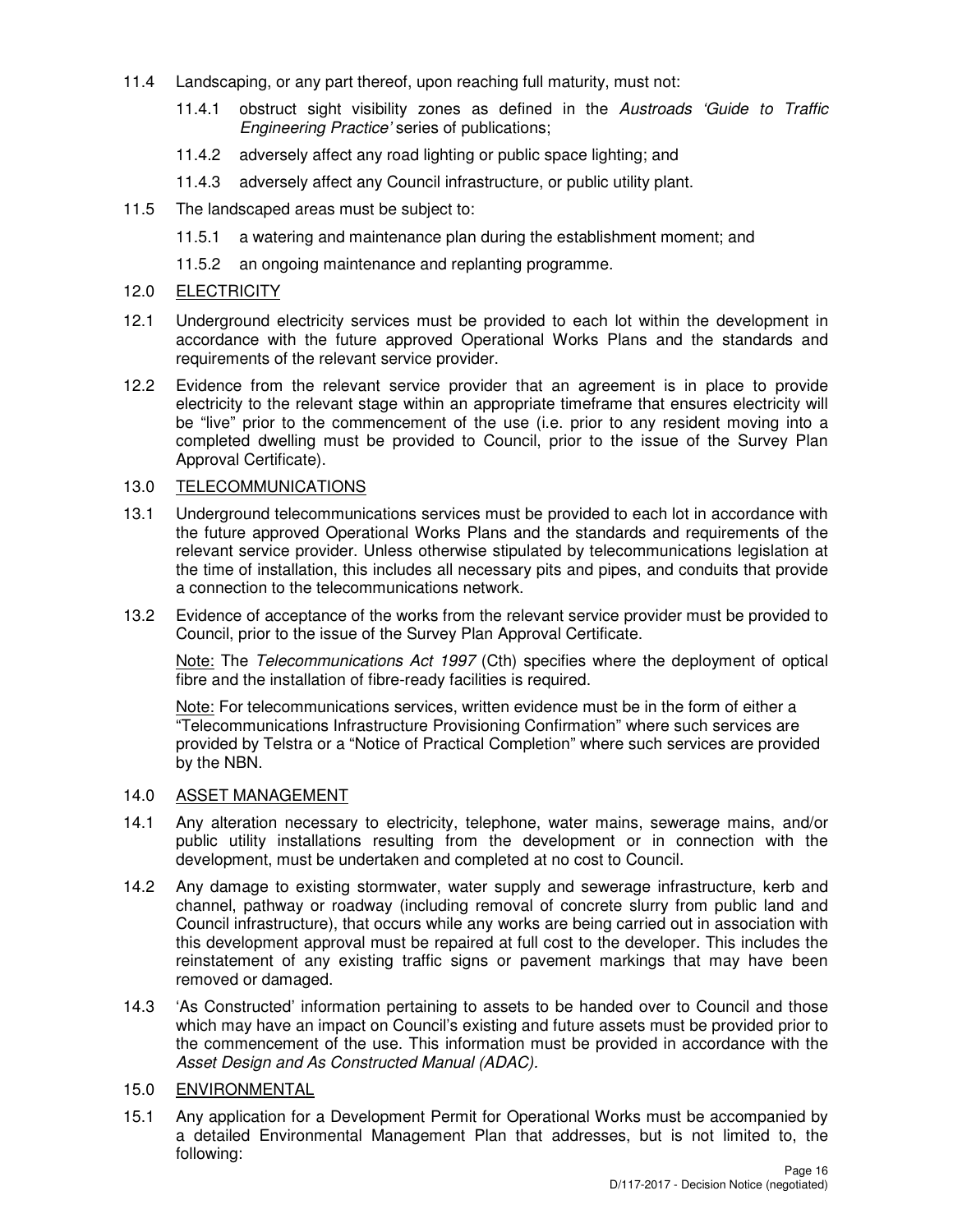- (i) water quality and drainage;
- (ii) erosion and silt/sedimentation management;
- (iii) acid sulfate soils;
- (iv) fauna management;
- (v) vegetation management and clearing;
- (vi) top soil management;
- (vii) interim drainage plan during construction;
- (viii) construction programme;
- (ix) geotechnical issues;
- (x) weed control;
- (xi) bushfire management;
- (xii) emergency vehicle access;
- (xiii) noise and dust suppression; and
- (xiv) waste management.
- 15.2 Any application for a Development Permit for Operational Works must be accompanied by an Erosion and Sediment Control Plan that addresses, but is not limited to, the following:
	- (i) objectives;
	- (ii) site location and topography;
	- (iii) vegetation;
	- (iv) site drainage;
	- (v) soils;
	- (vi) erosion susceptibility;
	- (vii) erosion risk;
	- (viii) concept;
	- (ix) design; and
	- (x) implementation,

for the construction and post-construction phases of work.

- 15.3 The Environmental Management Plan approved as part of a Development Permit for Operational Works must be part of the contract documentation for the development works.
- 15.4 The Erosion Control and Stormwater Control Management Plan prepared by a Registered Professional Engineer of Queensland in accordance with the Capricorn Municipal Design Guidelines, must be implemented, monitored and maintained for the duration of the works, and until all exposed soil areas are permanently stabilised (for example, turfed, hydromulched, concreted, landscaped). The plan must be available on-site for inspection by Council Officers whilst all works are being carried out.

## 16.0 OPERATING PROCEDURES

16.1 All construction materials, waste, waste skips, machinery and contractors' vehicles must be located and stored or parked within the site. No storage of materials, parking of construction machinery or contractors' vehicles will be permitted on any road adjacent to where construction is occurring.

## 17.0 ENVIRONMENTAL HEALTH

- 17.1 Any lighting devices associated with the development, such as sensory lighting, must be positioned on the development site and shielded so as not to cause glare or other nuisance to nearby residents and motorists. Night lighting must be designed, constructed and operated in accordance with Australian Standard AS4282 "Control of the obtrusive effects of outdoor lighting".
- 17.2 Noise emitted from the activity must not cause an environmental nuisance.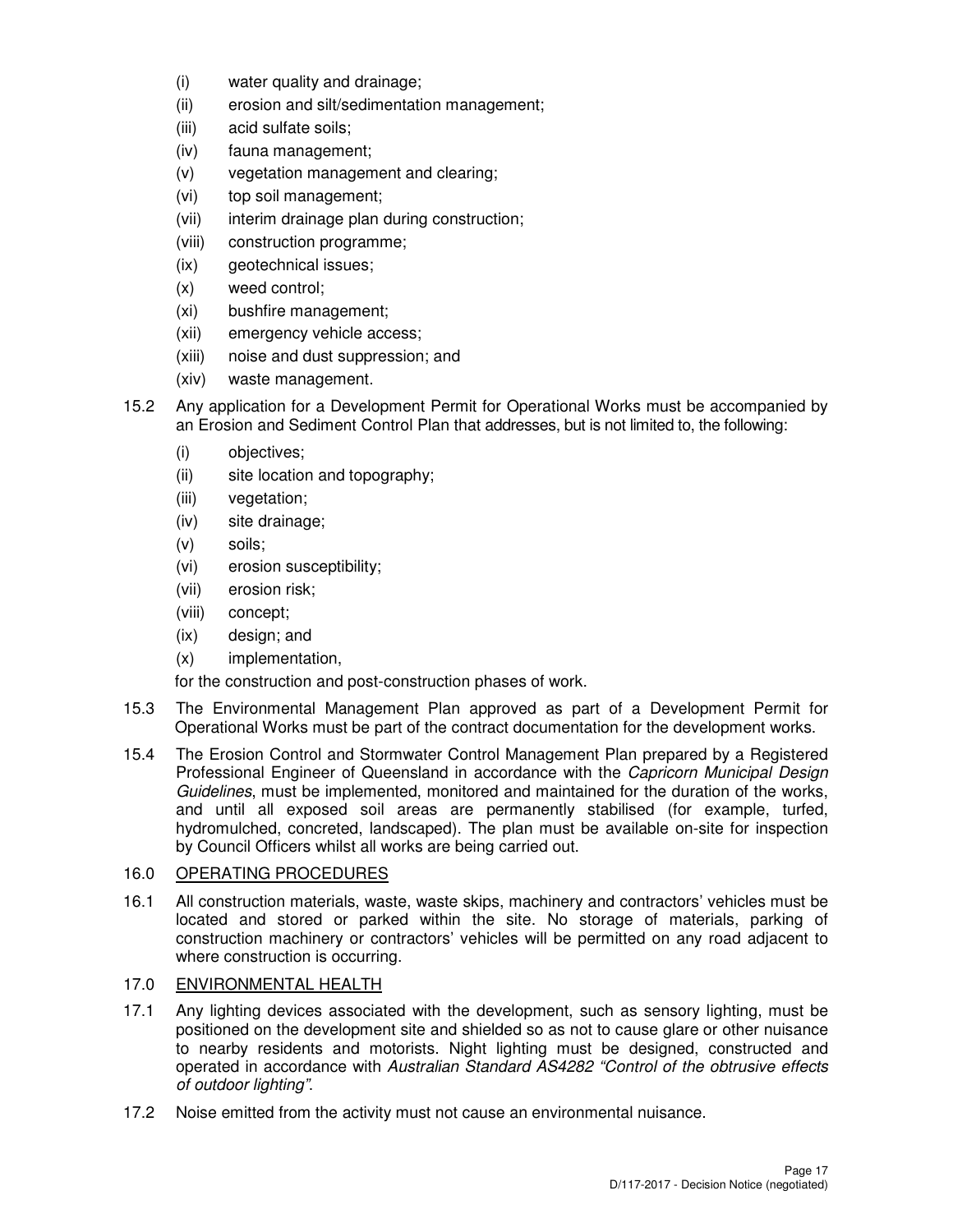- 17.3 Operations on the site must have no significant impact on the amenity of adjoining premises or the surrounding area due to the emission of light, noise or dust.
- 17.4 All noise mitigation methods as described in "Response to Rockhampton Regional Council Information Request Noise Issues – Proposed Stages 1 to 3 Reconfiguration of Lot – 'Ellida', Parkhurst North" (ref. L04618/BH/11-007), prepared by MWA Environmental, dated 27 February 2018 and the "Noise Amenity Assessment, Stage 1 & 3 'Ellida', Parkhurst North", prepared by MWA Environmental, dated 31 October 2013 are to be implemented at the time of development (refer to condition 2.1).

## 18.0 INFRASTRUCTURE COSTS

- 18.1 Pursuant to Chapter 4, Part 2 of the Planning Act 2016, the Developer may enter into an Infrastructure Agreement with Council, which specifies the development obligations relating to infrastructure for future development of the site. The Infrastructure Agreement must incorporate (but not be limited to) the following principles:
	- 18.1.1 infrastructure works to be undertaken for road, water, sewerage, and open space networks;
	- 18.1.2 logical and orderly staging of works including applicable yield triggers requiring the 'bring forward' of certain works; and
	- 18.1.3 an agreed cost of infrastructure constructed and provided by the Developer to be offset against charges due to be paid.

The agreement must be prepared and finalised by Council's solicitors at no cost to Council (including the payment of any State tax) and must be executed by the Developer. The agreed repayment date must be negotiated between Council and the Developer as part of the Infrastructure Agreement process.

## ADVISORY NOTES

#### NOTE 1. Aboriginal Cultural Heritage

It is advised that under section 23 of the Aboriginal Cultural Heritage Act, a person who carries out an activity must take all reasonable and practicable measures to ensure the activity does not harm Aboriginal Cultural Heritage (the "cultural heritage duty of care"). Maximum penalties for breaching the duty of care are listed in the Aboriginal Cultural Heritage legislation. The information on Aboriginal Cultural Heritage is available on the Department of Aboriginal and Torres Strait Islander and Multicultural Partnerships website www.datsip.qld.gov.au.

#### NOTE 2. General Environmental Duty

General environmental duty under the *Environmental Protection Act 1994* prohibits unlawful environmental nuisance caused by noise, aerosols, particles, dust, ash, fumes, light, odour or smoke beyond the boundaries of the property during all stages of the development including earthworks, construction and operation.

#### NOTE 3. Traffic Impact Assessment

The Developer will be required to submit an updated Traffic Impact Assessment for all stages of the development upon application for the 1,000<sup>th</sup> lot.

#### NOTE 4. Traffic Impact Assessment (reference document)

The Traffic Impact Assessment (TIA) (report number 620.11920-RO7, dated 5 September 2017) is not an approved document. The TIA must only be used as a reference document to be read in conjunction with the approved plans listed under Condition 2.1.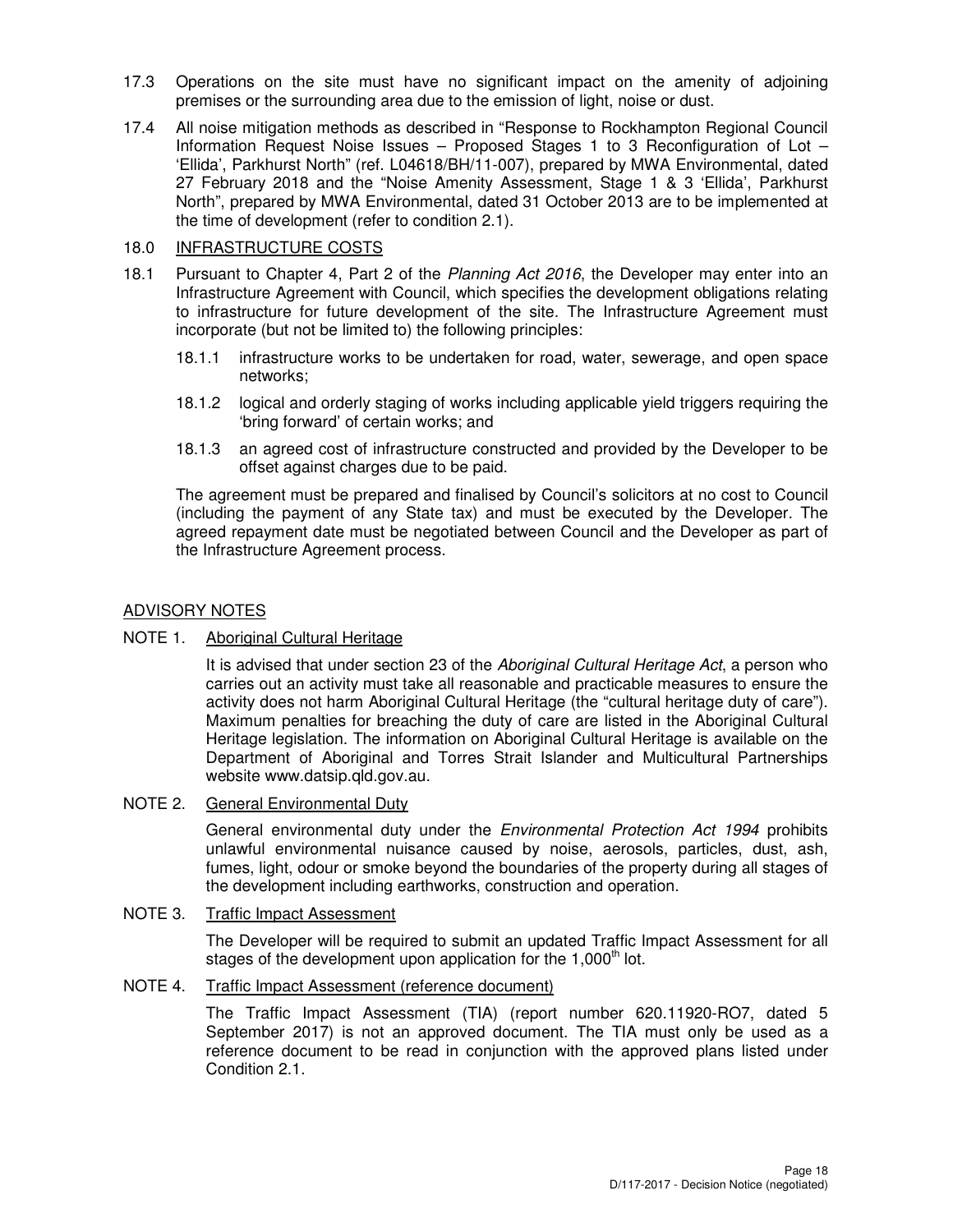## NOTE 5. General Safety Of Public During Construction

The Work Health and Safety Act and Manual of Uniform Traffic Control Devices must be complied with in carrying out any construction works, and to ensure safe traffic control and safe public access in respect of works being constructed on a road.

## NOTE 6. Infrastructure Charges Notice

This application is subject to infrastructure contributions in accordance with Council policies. The ICN will be issued as soon as practicable in the circumstances, in accordance with section 119(3) of the Planning Act 2016.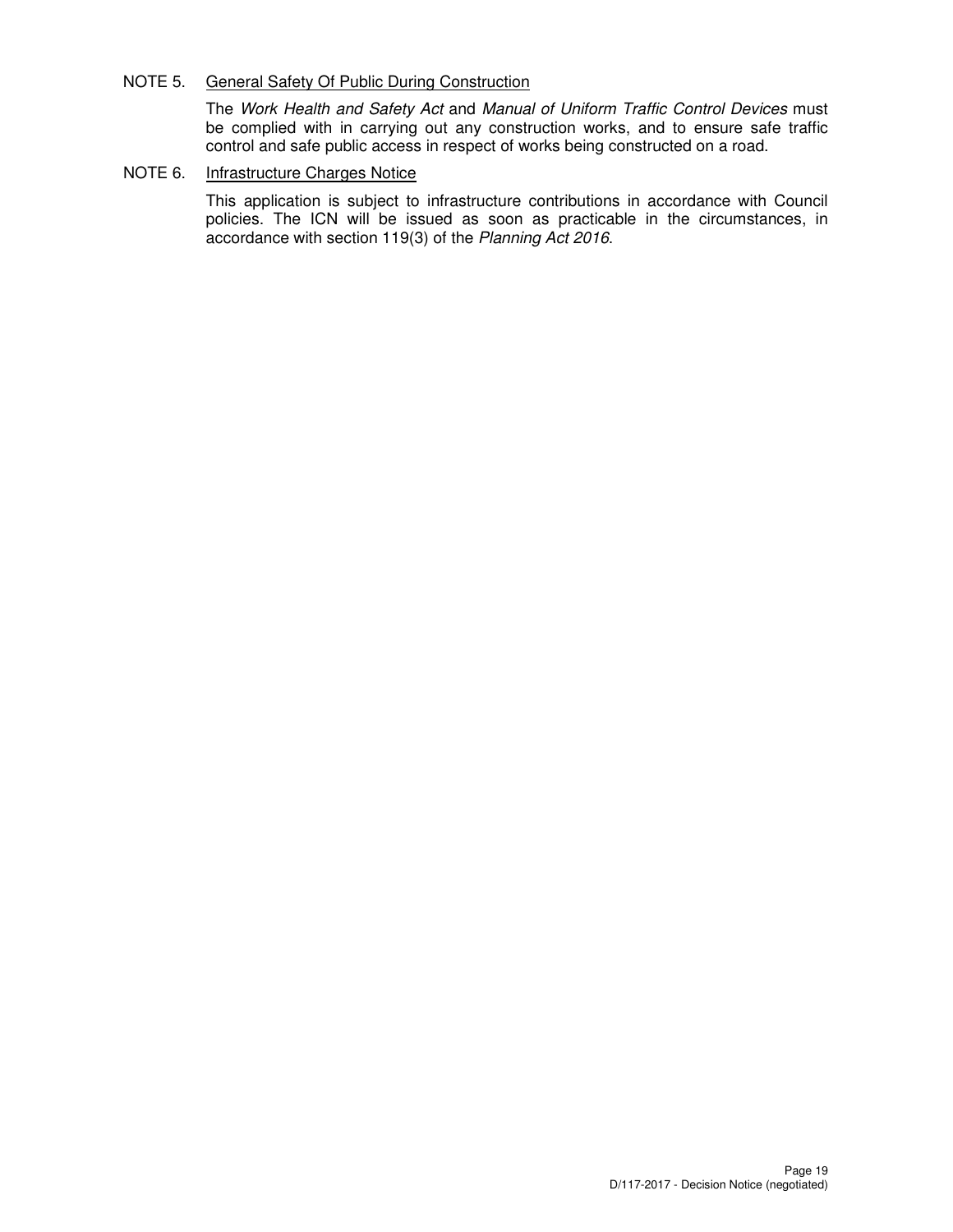

**Attachment 1 – Part 2 Referral Agency Conditions - Department of State Development, Manufacturing, Infrastructure and Planning** 

Planning Act 2016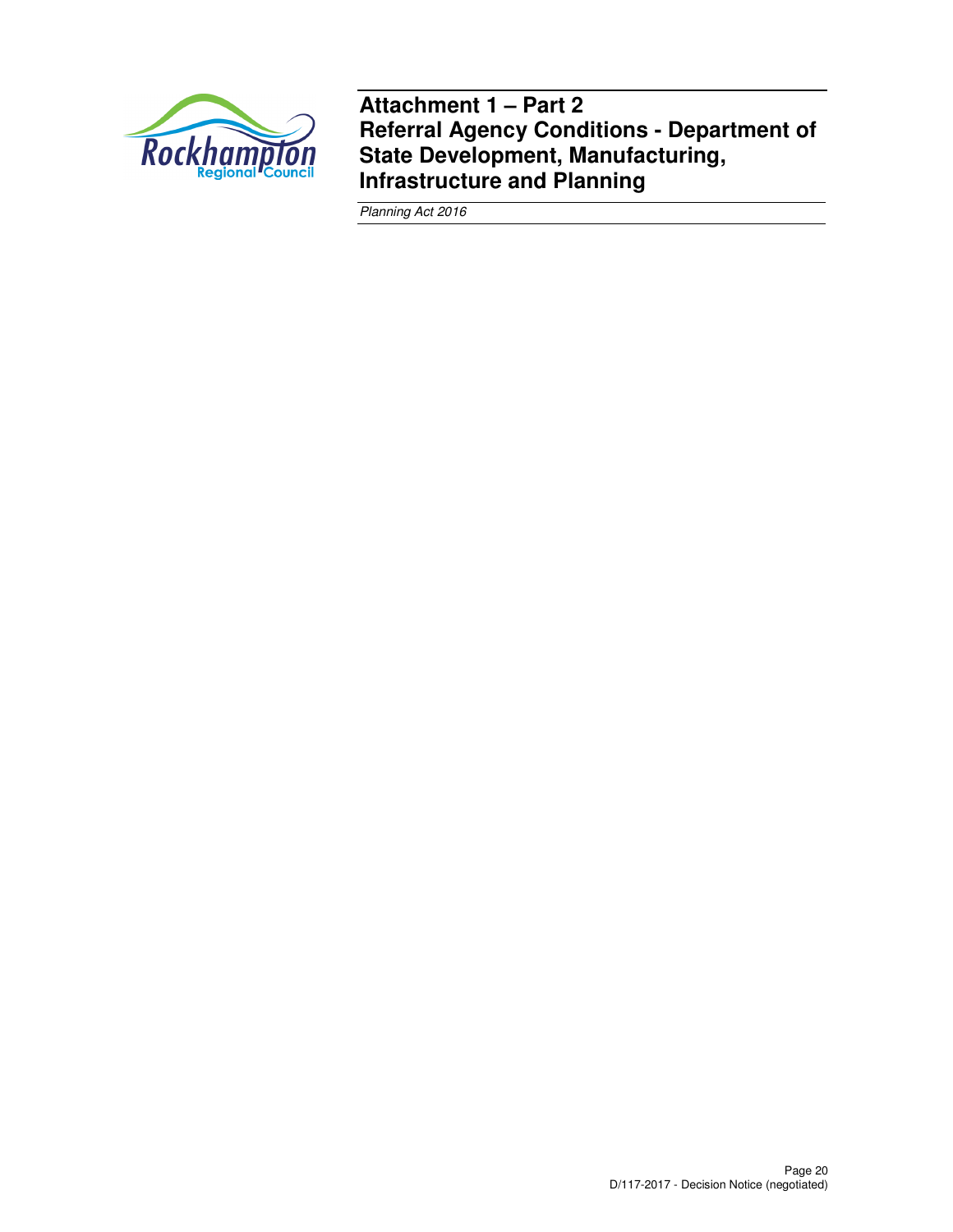

# **Attachment 2 - Appeal Rights**

PLANNING ACT 2016

The following is an extract from the Planning Act 2016 (Chapter 6)

#### **Appeal rights**

#### **229 Appeals to tribunal or P&E Court**

- (1) Schedule 1 states—
	- (a) matters that may be appealed to— (i) either a tribunal or the P&E Court; or (ii) only a tribunal; or
	- (iii) only the P&E Court; and
	- (b) the person—
		- (i) who may appeal a matter (the **appellant**); and
		- (ii) who is a respondent in an appeal of the matter; and (iii) who is a co-respondent in an appeal of the matter; and
		- (iv) who may elect to be a co-respondent in an appeal of the matter.
- (2) An appellant may start an appeal within the appeal period. (3) The **appeal period** is—
	- (a) for an appeal by a building advisory agency—10 business days after a decision notice for the decision is given to the agency or
	- (b) for an appeal against a deemed refusal—at any time after the deemed refusal happens; or
	- (c) for an appeal against a decision of the Minister, under chapter 7, part 4, to register premises or to renew the registration of premises—20 business days after a notice is published under section 269(3)(a) or (4); or
	- (d) for an appeal against an infrastructure charges notice—20 business days after the infrastructure charges notice is given to the person; or
	- (e) for an appeal about a deemed approval of a development application for which a decision notice has not been given—30 business days after the applicant gives the deemed approval notice to the assessment manager; or
	- (f) for any other appeal—20 business days after a notice or any other appear—zo business days after a notice<br>of the decision for the matter, including an enforcement (4) In this s notice, is given to the person.

#### Note—

See the P&E Court Act for the court's power to extend the appeal period.

- (4) Each respondent and co-respondent for an appeal may be heard in the appeal.
- (5) If an appeal is only about a referral agency's response, the assessment manager may apply to the tribunal or P&E Court to withdraw from the appeal.
- (6) To remove any doubt, it is declared that an appeal against an infrastructure charges notice must not be about— (a) the adopted charge itself; or
	- (b) for a decision about an offset or refund—
		- (i) the establishment cost of trunk infrastructure identified in a LGIP; or
		- (ii) the cost of infrastructure decided using the method
	- included in the local government's charges resolution.

#### **230 Notice of appeal**

(1) An appellant starts an appeal by lodging, with the registrar of the tribunal or P&E Court, a notice of appeal that— (a) is in the approved form; and

(b) succinctly states the grounds of the appeal.

- (2) The notice of appeal must be accompanied by the required fee.
- (3) The appellant or, for an appeal to a tribunal, the registrar must, within the service period, give a copy of the notice of appeal to—
	- (a) the respondent for the appeal; and
	- (b) each co-respondent for the appeal; and
- (c) for an appeal about a development application under schedule 1, table 1, item 1—each principal submitter for the development application; and
- (d) for an appeal about a change application under schedule 1, table 1, item 2—each principal submitter for the change application; and
- (e) each person who may elect to become a corespondent for the appeal, other than an eligible submitter who is not a principal submitter in an appeal under paragraph (c) or (d); and
- (f) for an appeal to the P&E Court—the chief executive; and
- (g) for an appeal to a tribunal under another Act—any other person who the registrar considers appropriate.
- (4) The **service period** is—
	- (a) if a submitter or advice agency started the appeal in the P&E Court—2 business days after the appeal is started; or
	- (b) otherwise—10 business days after the appeal is started.
- (5) A notice of appeal given to a person who may elect to be a co-respondent must state the effect of subsection
- (6) A person elects to be a co-respondent by filing a notice of election, in the approved form, within 10 business days after the notice of appeal is given to the person*.*

#### **231 Other appeals**

- (1) Subject to this chapter, schedule 1 and the P&E Court Act, unless the Supreme Court decides a decision or other matter under this Act is affected by jurisdictional error, the decision or matter is non-appealable.
- (2) The Judicial Review Act 1991, part 5 applies to the decision or matter to the extent it is affected by jurisdictional error.
- (3) A person who, but for subsection (1) could have made an application under the Judicial Review Act 1991 in relation to the decision or matter, may apply under part 4 of that Act for a statement of reasons in relation to the decision or
- (4) In this section— **decision** includes—
	- (a) conduct engaged in for the purpose of making a decision; and
	- (b) other conduct that relates to the making of a decision; and
	- (c) the making of a decision or the failure to make a decision; and
	- (d) a purported decision; and
	- (e) a deemed refusal.
- **non-appealable**, for a decision or matter, means the decision or matter—
	- (a) is final and conclusive; and
	- (b) may not be challenged, appealed against, reviewed, quashed, set aside or called into question in any other way under the Judicial Review Act 1991 or otherwise, whether by the Supreme Court, another court, a tribunal or another entity; and
	- (c) is not subject to any declaratory, injunctive or other order of the Supreme Court, another court, a tribunal or another entity on any ground.

#### **232 Rules of the P&E Court**

- (1) A person who is appealing to the P&E Court must comply with the rules of the court that apply to the appeal.
- (2) However, the P&E Court may hear and decide an appeal even if the person has not complied with rules of the P&E Court.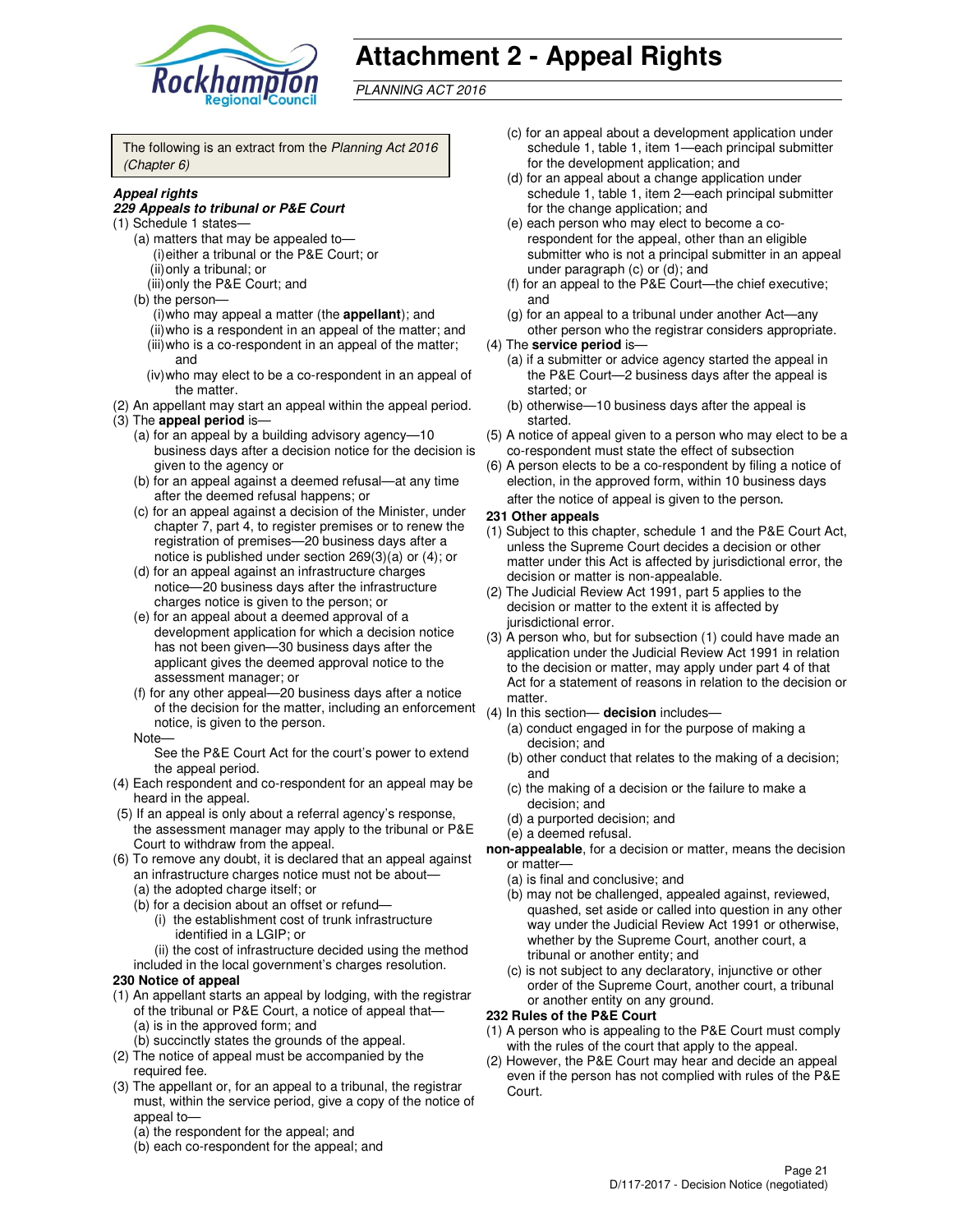

# **Appeal Rights**

PLANNING ACT 2016

## **Schedule 1**

#### **Appeals section 229 1 Appeal rights and parties to appeals**

- (1) Table 1 states the matters that may be appealed to—(a) the P&E court; or (b) a tribunal.
- (2) However, table 1 applies to a tribunal only if the matter involves—
	- (a) the refusal, or deemed refusal of a development application, for—
	- (i) a material change of use for a classified building; or
	- (ii) operational work associated with building work, a retaining wall, or a tennis court; or
	- (b) a provision of a development approval for—
	- (i) a material change of use for a classified building; or
- (ii) operational work associated with building work, a retaining wall, or a tennis court; or
	- (c) if a development permit was applied for—the decision to give a preliminary approval for—
		- (i) a material change of use for a classified building; or
		- (ii) operational work associated with building work, a retaining wall, or a tennis court; or
	- (d) a development condition if—
		- (i) the development approval is only for a material change of use that involves the use of a building classified under the Building Code as a class 2 building; and
		- (ii) the building is, or is proposed to be, not more than 3 storeys; and
		- (iii) the proposed development is for not more than 60 sole-occupancy units; or
	- (e) a decision for, or a deemed refusal of, an extension application for a development approval that is only for a material change of use of a classified building; or
	- (f) a decision for, or a deemed refusal of, a change application for a development approval that is only for a material change of use of a classified building; or
	- (g) a matter under this Act, to the extent the matter relates to—
		- (i) the Building Act, other than a matter under that Act that may or must be decided by the Queensland Building and Construction Commission; or
		- (ii) the Plumbing and Drainage Act, part 4 or 5; or
	- (h) a decision to give an enforcement notice in relation to a matter under paragraphs (a) to (g); or
	- (i) a decision to give an infrastructure charges notice; or
	- (j) the refusal, or deemed refusal, of a conversion application; or
	- (k) a matter that, under another Act, may be appealed to the tribunal; or
	- (l) a matter prescribed by regulation.
- (3) Also, table 1 does not apply to a tribunal if the matter
- involves—
	- (a) for a matter in subsection  $(2)(a)$  to  $(d)$ 
		- (i) a development approval for which the development application required impact assessment; and
		- (ii) a development approval in relation to which the assessment manager received a properly made submission for the development application; or
	- (b) a provision of a development approval about the identification or inclusion, under a variation approval, of a matter for the development.
- (4) Table 2 states the matters that may be appealed only to the P&E Court.
- (5) Table 3 states the matters that may be appealed only to the tribunal.
- (6) In each table—
	- (a) column 1 states the appellant in the appeal; and
	- (b) column 2 states the respondent in the appeal; and
	- (c) column 3 states the co-respondent (if any) in the appeal; and
	- (d) column 4 states the co-respondents by election (if any) in the appeal.
- $(7)$  If the chief executive receives a notice of appeal under section  $230(3)(f)$ , the chief executive may elect to be a corespondent in the appeal.

## **Table 1**

#### **Appeals to the P&E Court and, for certain matters, to a tribunal**

1. Development applications

An appeal may be made against—

(a) the refusal of all or part of the development application; or

(b) the deemed refusal of the development application; or

(c) a provision of the development approval; or

(d) if a development permit was applied for—the decision to give a preliminary approval.

| Column 1<br>Appellant | Column 2<br>Respondent    | Column 3<br>Co-respondent                                                                            | Column 4<br>Co-respondent by election                                                                                                        |
|-----------------------|---------------------------|------------------------------------------------------------------------------------------------------|----------------------------------------------------------------------------------------------------------------------------------------------|
|                       |                           | $($ if any $)$                                                                                       | $($ if any $)$                                                                                                                               |
| The applicant         | The assessment<br>manager | If the appeal is about<br>a concurrence<br>agency's referral<br>response---the<br>concurrence agency | 1 A concurrence agency that is<br>not a co-respondent<br>2 If a chosen Assessment<br>manager is the respondent-<br>the prescribed assessment |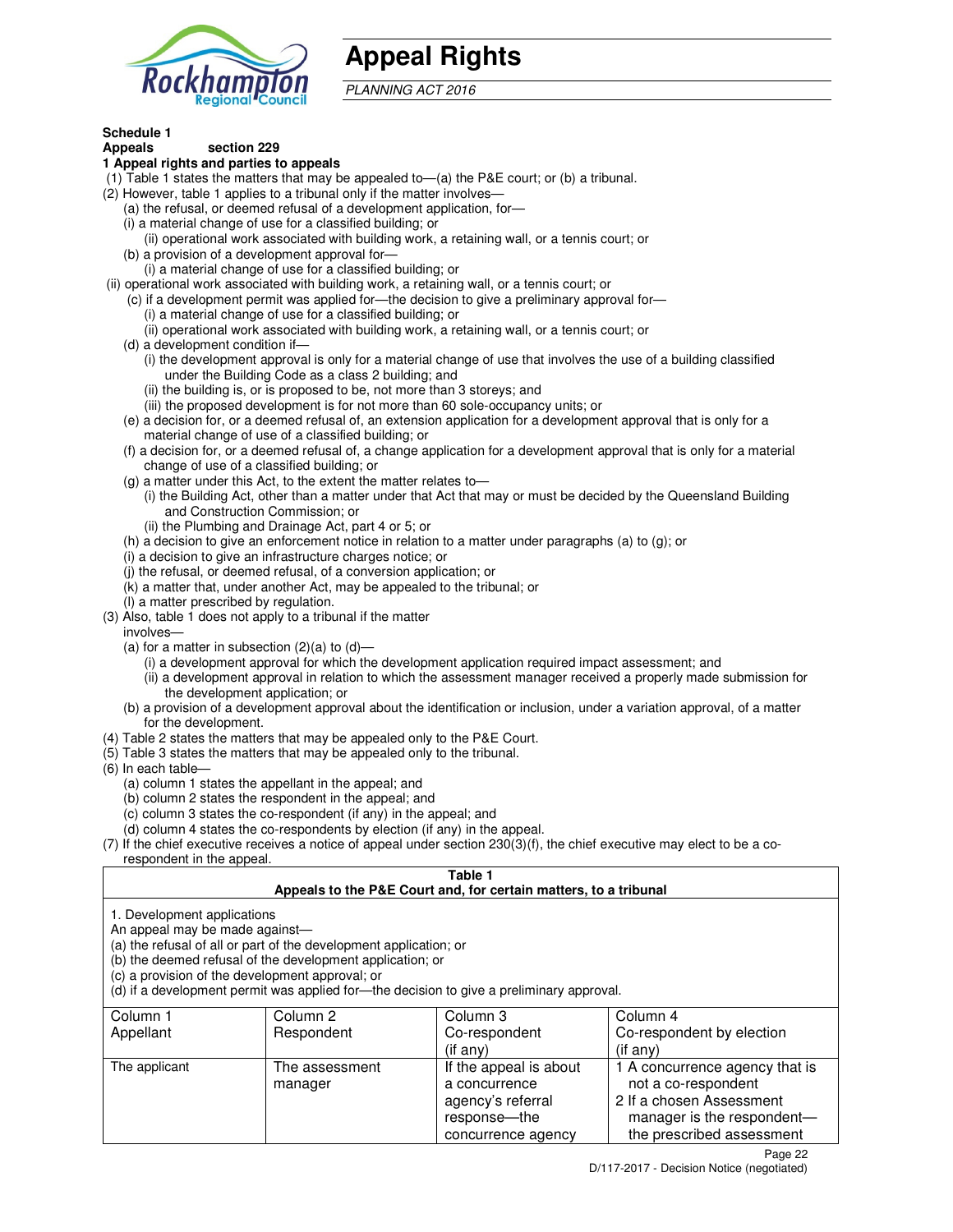| Table 1<br>Appeals to the P&E Court and, for certain matters, to a tribunal                                                                                                                                                                                                                                                                                                                                                                                                                                                                                                                                                                                                                                                                                                                                                                                                                 |                                   |                                                                 |                                                                                                                                                                                                                                                                                                                                                 |  |
|---------------------------------------------------------------------------------------------------------------------------------------------------------------------------------------------------------------------------------------------------------------------------------------------------------------------------------------------------------------------------------------------------------------------------------------------------------------------------------------------------------------------------------------------------------------------------------------------------------------------------------------------------------------------------------------------------------------------------------------------------------------------------------------------------------------------------------------------------------------------------------------------|-----------------------------------|-----------------------------------------------------------------|-------------------------------------------------------------------------------------------------------------------------------------------------------------------------------------------------------------------------------------------------------------------------------------------------------------------------------------------------|--|
|                                                                                                                                                                                                                                                                                                                                                                                                                                                                                                                                                                                                                                                                                                                                                                                                                                                                                             |                                   |                                                                 | manager<br>3 Any eligible advice agency for<br>the application<br>4 Any eligible submitter for the<br>application                                                                                                                                                                                                                               |  |
| 2. Change applications<br>An appeal may be made against-<br>(b) a deemed refusal of a change application.                                                                                                                                                                                                                                                                                                                                                                                                                                                                                                                                                                                                                                                                                                                                                                                   |                                   |                                                                 | (a) a responsible entity's decision for a change application, other than a decision made by the P&E court; or                                                                                                                                                                                                                                   |  |
| Column 1<br>Appellant                                                                                                                                                                                                                                                                                                                                                                                                                                                                                                                                                                                                                                                                                                                                                                                                                                                                       | Column <sub>2</sub><br>Respondent | Column <sub>3</sub><br>Co-respondent<br>(if any)                | Column 4<br>Co-respondent by election<br>(if any)                                                                                                                                                                                                                                                                                               |  |
| 1 The applicant<br>2 If the responsible<br>entity is the<br>assessment<br>manager-an<br>affected entity that<br>gave a pre-request<br>notice or response<br>notice                                                                                                                                                                                                                                                                                                                                                                                                                                                                                                                                                                                                                                                                                                                          | The responsible<br>entity         | If an affected entity<br>starts the appeal-the<br>applicant     | 1 A concurrence agency for the<br>development application<br>2 If a chosen assessment<br>manager is the respondent-<br>the prescribed assessment<br>manager<br>3 A private certifier for the<br>development application<br>4 Any eligible advice agency for<br>the change application<br>5 Any eligible submitter for the<br>change application |  |
| 3. Extension applications<br>An appeal may be made against-<br>(a) the assessment manager's decision about an extension application; or<br>(b) a deemed refusal of an extension application.                                                                                                                                                                                                                                                                                                                                                                                                                                                                                                                                                                                                                                                                                                |                                   |                                                                 |                                                                                                                                                                                                                                                                                                                                                 |  |
| Column 1<br>Appellant                                                                                                                                                                                                                                                                                                                                                                                                                                                                                                                                                                                                                                                                                                                                                                                                                                                                       | Column <sub>2</sub><br>Respondent | Column 3<br>Co-respondent<br>(if any)                           | Column 4<br>Co-respondent by election<br>(if any)                                                                                                                                                                                                                                                                                               |  |
| 1 The applicant<br>1.<br>2 For a matter other<br>than a deemed<br>refusal of an<br>extension<br>application $-$ a<br>concurrence<br>agency, other than<br>the chief executive,<br>for the application                                                                                                                                                                                                                                                                                                                                                                                                                                                                                                                                                                                                                                                                                       | The assessment<br>manager         | If a concurrence<br>agency starts the<br>appeal - the applicant | If a chosen assessment<br>manager is the respondent $-$ the<br>prescribed assessment manager                                                                                                                                                                                                                                                    |  |
| 4. Infrastructure charges notices<br>An appeal may be made against an infrastructure charges notice on 1 or more of the following grounds<br>a) The notice involved an error relating to $-$<br>(i) The application of the relevant adopted charge; or<br>Examples of errors in applying an adopted charge -<br>The incorrect application of gross floor area for a non-residential development<br>Applying an incorrect 'use category', under a regulation, to the development<br>The working out of extra demands, for section 120; or<br>(i)<br>An offset or refund; or<br>(ii)<br>b) The was no decision about an offset or refund; or<br>c) If the infrastructure charges notice states a refund will be given - the timing for giving the refund; or<br>d) The amount of the charge is so unreasonable that no reasonable relevant local government could have<br>imposed the amount. |                                   |                                                                 |                                                                                                                                                                                                                                                                                                                                                 |  |
| Column 1<br>Appellant                                                                                                                                                                                                                                                                                                                                                                                                                                                                                                                                                                                                                                                                                                                                                                                                                                                                       | Column <sub>2</sub><br>Respondent | Column 3<br>Co-respondent<br>(if any)                           | Column 4<br>Co-respondent by election<br>(if any)                                                                                                                                                                                                                                                                                               |  |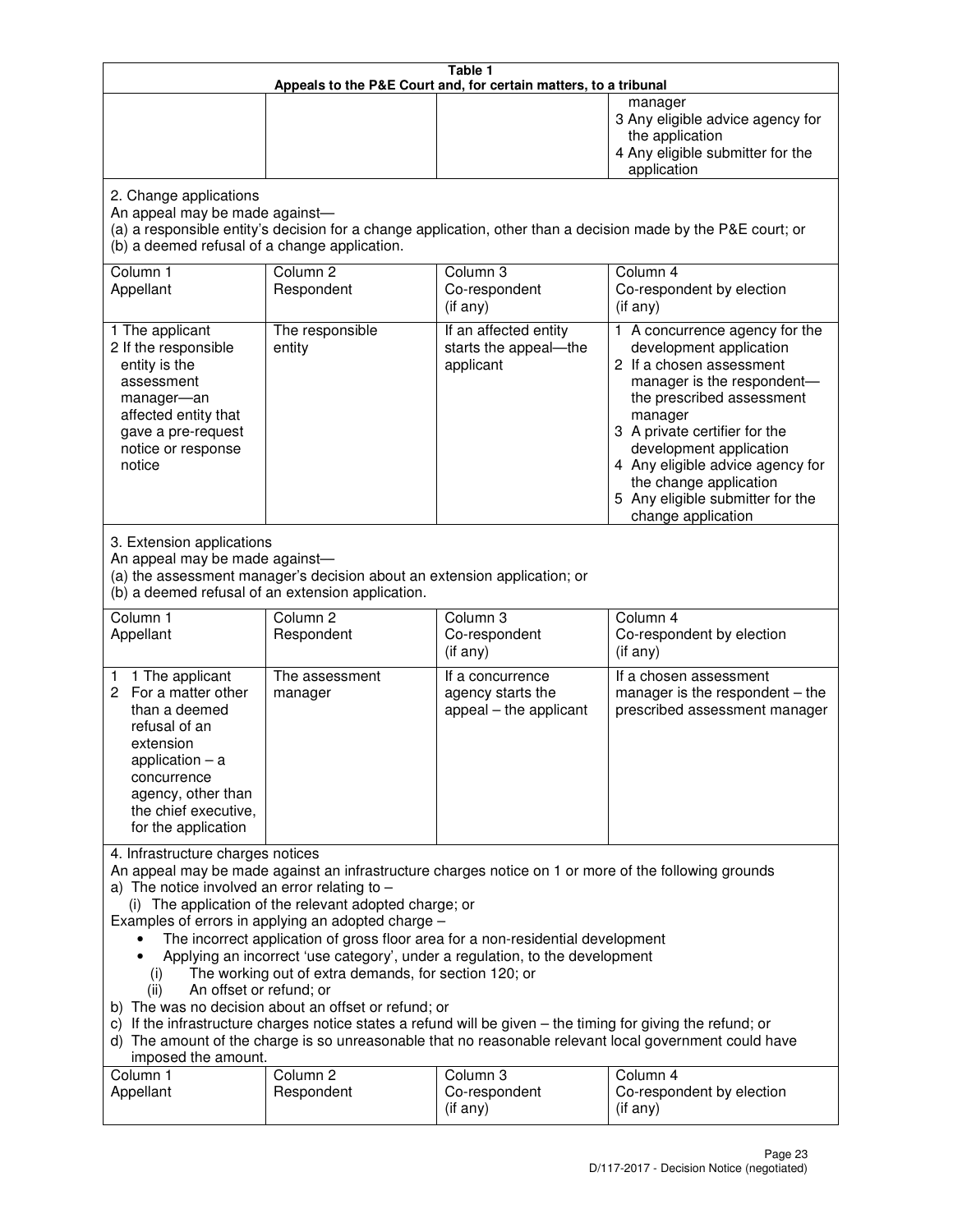| Table 1<br>Appeals to the P&E Court and, for certain matters, to a tribunal                                                                                                                                                                                                                                                                     |                                                                                                                            |                                                                                                                         |                                                                                                                                                                            |  |
|-------------------------------------------------------------------------------------------------------------------------------------------------------------------------------------------------------------------------------------------------------------------------------------------------------------------------------------------------|----------------------------------------------------------------------------------------------------------------------------|-------------------------------------------------------------------------------------------------------------------------|----------------------------------------------------------------------------------------------------------------------------------------------------------------------------|--|
| The person given the<br>Infrastructure charges<br>notice                                                                                                                                                                                                                                                                                        | The local government<br>that gave the<br>infrastructure charges<br>notice                                                  |                                                                                                                         |                                                                                                                                                                            |  |
| 5. Conversion applications<br>An appeal may be made against-<br>(a) the refusal of a conversion application; or<br>(b) a deemed refusal of a conversion application.                                                                                                                                                                            |                                                                                                                            |                                                                                                                         |                                                                                                                                                                            |  |
| Column 1<br>Appellant                                                                                                                                                                                                                                                                                                                           | Column <sub>2</sub><br>Respondent                                                                                          | Column 3<br>Co-respondent<br>(if any)                                                                                   | Column 4<br>Co-respondent by election<br>(if any)                                                                                                                          |  |
| The applicant                                                                                                                                                                                                                                                                                                                                   | The local government<br>to which the conversion<br>application was made                                                    | $\sim$                                                                                                                  | $\overline{\phantom{a}}$                                                                                                                                                   |  |
| 6. Enforcement notices                                                                                                                                                                                                                                                                                                                          |                                                                                                                            |                                                                                                                         |                                                                                                                                                                            |  |
|                                                                                                                                                                                                                                                                                                                                                 | An appeal may be made against the decision to give an enforcement notice.                                                  |                                                                                                                         |                                                                                                                                                                            |  |
| Column 1<br>Appellant                                                                                                                                                                                                                                                                                                                           | Column <sub>2</sub><br>Respondent                                                                                          | Column 3<br>Co-respondent<br>(if any)                                                                                   | Column 4<br>Co-respondent by election<br>(if any)                                                                                                                          |  |
| The person given the<br>enforcement notice                                                                                                                                                                                                                                                                                                      | The enforcement<br>authority                                                                                               |                                                                                                                         | If the enforcement authority is<br>not the local government for<br>the premises in relation to which<br>the offence is alleged to have<br>happened-the local<br>government |  |
|                                                                                                                                                                                                                                                                                                                                                 |                                                                                                                            | Table 2                                                                                                                 |                                                                                                                                                                            |  |
| Appeals to the P&E Court only<br>1. Appeals from tribunal<br>An appeal may be made against a decision of a tribunal, other than a decision under<br>section 252, on the ground of-<br>(a) an error or mistake in law on the part of the tribunal; or<br>(b) jurisdictional error.                                                               |                                                                                                                            |                                                                                                                         |                                                                                                                                                                            |  |
| Column <sub>1</sub><br>Appellant                                                                                                                                                                                                                                                                                                                | Column <sub>2</sub><br>Respondent                                                                                          | Column 3<br>Co-respondent<br>$($ if any $)$                                                                             | Column 4<br>Co-respondent by election<br>$($ if any $)$                                                                                                                    |  |
| A party to the<br>proceedings for the<br>decision                                                                                                                                                                                                                                                                                               | The other party to the<br>proceedings for the<br>decision                                                                  | $\blacksquare$                                                                                                          | $\overline{a}$                                                                                                                                                             |  |
| 2. Eligible submitter appeals<br>An appeal may be made against the decision to give a development approval, or an approval for a change<br>application, to the extent that the decision relates to-<br>(a) any part of the development application for the development approval that required impact assessment; or<br>(b) a variation request. |                                                                                                                            |                                                                                                                         |                                                                                                                                                                            |  |
| Column 1<br>Appellant                                                                                                                                                                                                                                                                                                                           | Column 2<br>Respondent                                                                                                     | Column 3<br>Co-respondent<br>(if any)                                                                                   | Column 4<br>Co-respondent by election<br>(if any)                                                                                                                          |  |
| 1 For a development<br>application-an<br>eligible submitter for<br>the development<br>application<br>2 For a change<br>application-an<br>eligible submitter for                                                                                                                                                                                 | 1 For a development<br>application-the<br>assessment<br>manager<br>2 For a change<br>application-the<br>responsible entity | 1 The applicant<br>2 If the appeal is about<br>a concurrence<br>agency's referral<br>response-the<br>concurrence agency | Another eligible<br>submitter for the<br>application                                                                                                                       |  |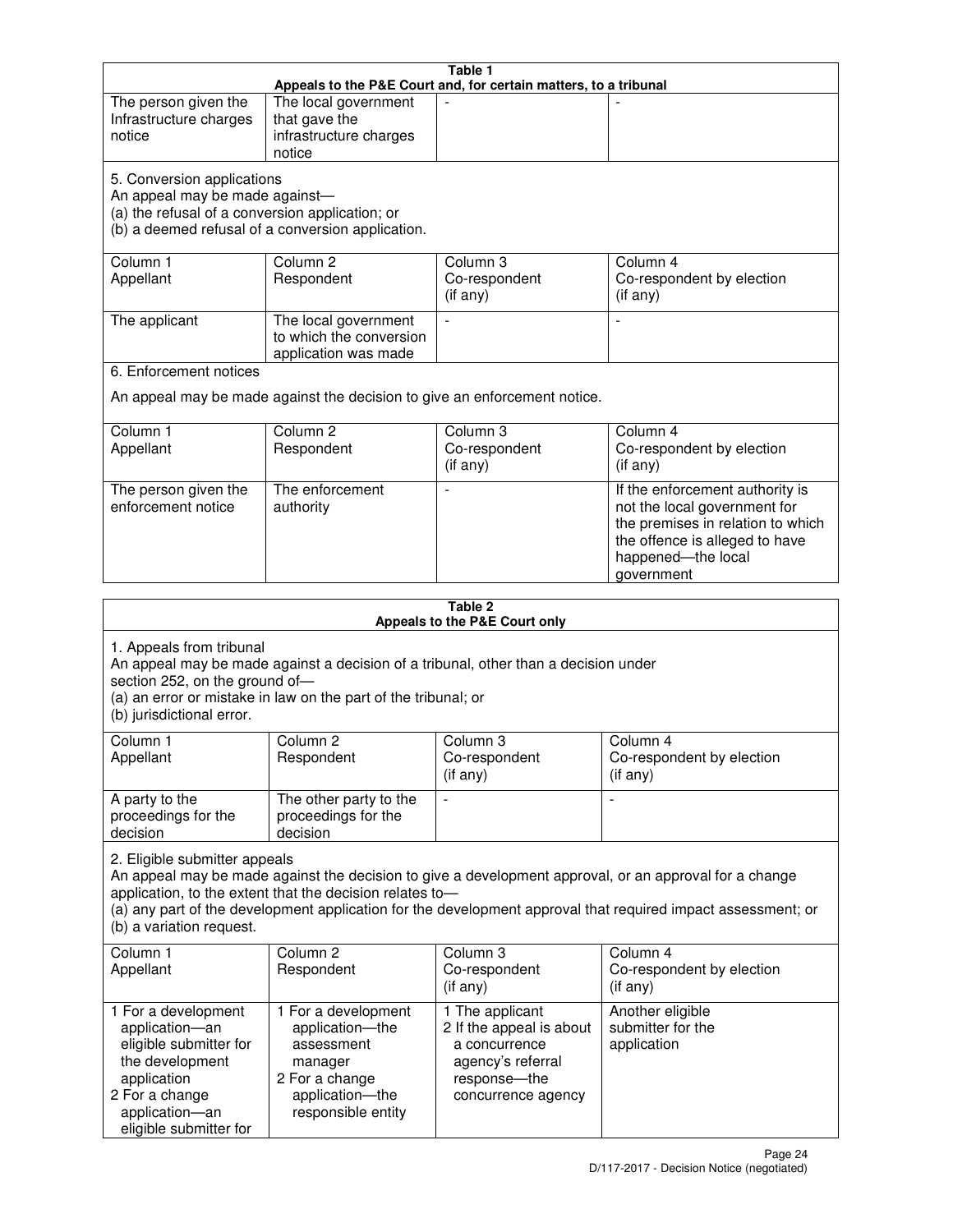| Table 2<br>Appeals to the P&E Court only                                                                                                                                                                                                                                                                                                                                                                           |                                                                                                                                                                                                      |                                                                                                                         |                                                                                        |  |
|--------------------------------------------------------------------------------------------------------------------------------------------------------------------------------------------------------------------------------------------------------------------------------------------------------------------------------------------------------------------------------------------------------------------|------------------------------------------------------------------------------------------------------------------------------------------------------------------------------------------------------|-------------------------------------------------------------------------------------------------------------------------|----------------------------------------------------------------------------------------|--|
| the change<br>application                                                                                                                                                                                                                                                                                                                                                                                          |                                                                                                                                                                                                      |                                                                                                                         |                                                                                        |  |
| 3. Eligible submitter and eligible advice agency appeals<br>An appeal may be made against a provision of a development approval, or failure to<br>include a provision in the development approval, to the extent the matter relates to-<br>(a) any part of the development application or the change application, for the development approval, that<br>required impact assessment; or<br>(b) a variation request. |                                                                                                                                                                                                      |                                                                                                                         |                                                                                        |  |
| Column 1<br>Appellant                                                                                                                                                                                                                                                                                                                                                                                              | Column <sub>2</sub><br>Respondent                                                                                                                                                                    | Column 3<br>Co-respondent<br>(if any)                                                                                   | Column 4<br>Co-respondent by election<br>(if any)                                      |  |
| 1 For a development<br>application-an<br>eligible submitter for<br>the development<br>application<br>2 For a change<br>application-an<br>eligible submitter for<br>the change<br>application<br>3 An eligible advice<br>agency for the<br>development<br>application or change<br>application                                                                                                                      | 1 For a development<br>application-the<br>assessment<br>manager<br>2 For a change<br>application-the<br>responsible entity                                                                           | 1 The applicant<br>2 If the appeal is about<br>a concurrence<br>agency's referral<br>response-the<br>concurrence agency | Another eligible submitter for the<br>application                                      |  |
| 4. Compensation claims<br>An appeal may be made against-                                                                                                                                                                                                                                                                                                                                                           | (a) a decision under section 32 about a compensation claim; or<br>(b) a decision under section 265 about a claim for compensation; or<br>(c) a deemed refusal of a claim under paragraph (a) or (b). |                                                                                                                         |                                                                                        |  |
| Column <sub>1</sub><br>Appellant                                                                                                                                                                                                                                                                                                                                                                                   | Column <sub>2</sub><br>Respondent                                                                                                                                                                    | Column 3<br>Co-respondent<br>(if any)                                                                                   | Column 4<br>Co-respondent by election<br>(if any)                                      |  |
| A person dissatisfied<br>with the decision                                                                                                                                                                                                                                                                                                                                                                         | The local<br>government to which<br>the claim was made                                                                                                                                               |                                                                                                                         |                                                                                        |  |
| 5. Registered premises                                                                                                                                                                                                                                                                                                                                                                                             |                                                                                                                                                                                                      | An appeal may be made against a decision of the Minister under chapter 7, part 4.                                       |                                                                                        |  |
| Column 1<br>Appellant                                                                                                                                                                                                                                                                                                                                                                                              | Column <sub>2</sub><br>Respondent                                                                                                                                                                    | Column 3<br>Co-respondent<br>(if any)                                                                                   | Column 4<br>Co-respondent by election<br>(if any)                                      |  |
| 1 A person given a<br>decision notice about<br>the decision<br>2 If the decision is to<br>register premises or<br>renew the<br>registration of<br>premises-an owner<br>or occupier of<br>premises in the<br>affected area for the<br>registered premises<br>who is dissatisfied<br>with the decision                                                                                                               | The Minister                                                                                                                                                                                         | $\sim$                                                                                                                  | If an owner or occupier starts the<br>appeal – the owner of the<br>registered premises |  |